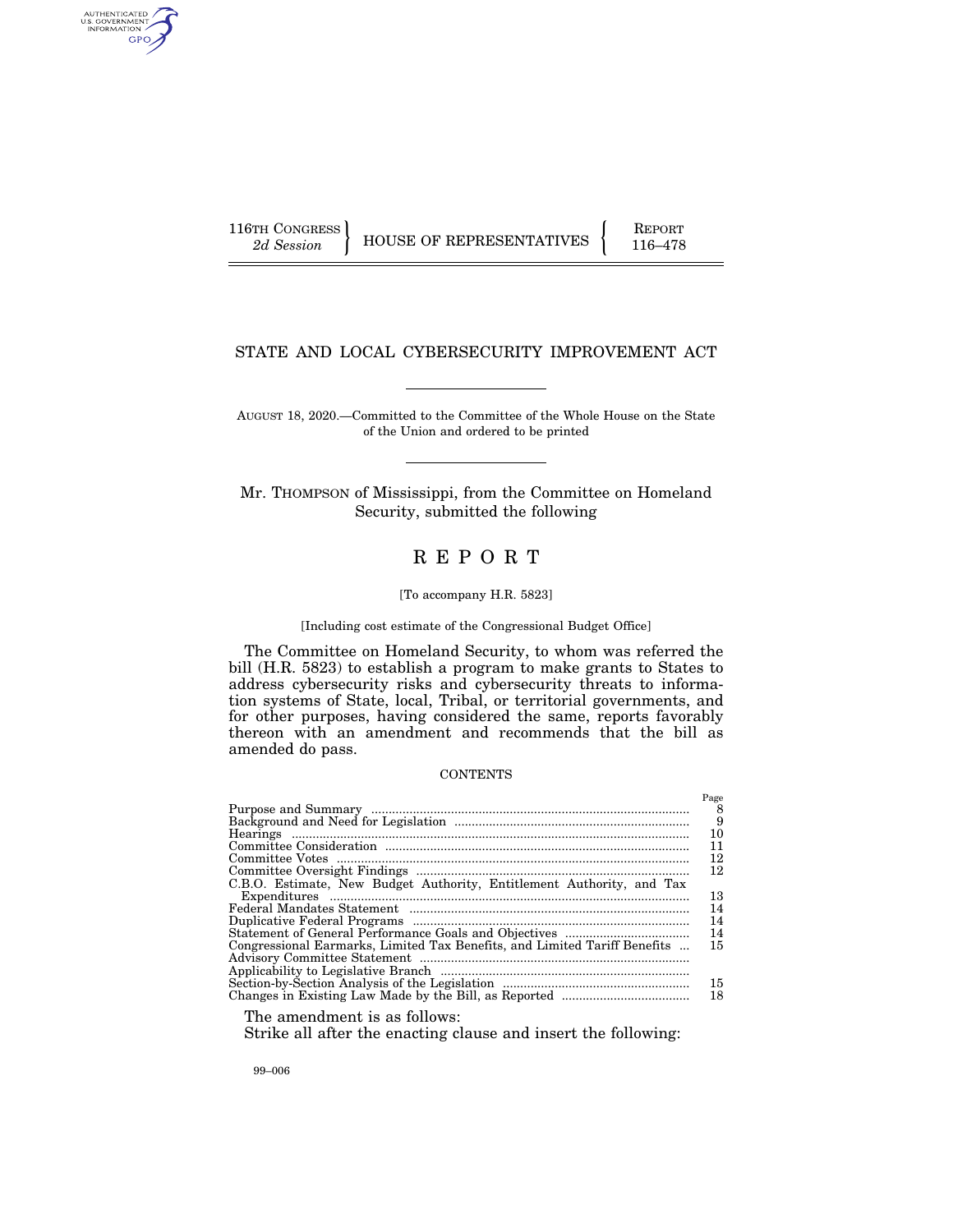**SECTION 1. SHORT TITLE.** 

This Act may be cited as the ''State and Local Cybersecurity Improvement Act''. **SEC. 2. STATE AND LOCAL CYBERSECURITY GRANT PROGRAM.** 

(a) IN GENERAL.—Subtitle A of title XXII of the Homeland Security Act of 2002 (6 U.S.C. 651 et seq.) is amended by adding at the end the following new sections: **''SEC. 2215. STATE AND LOCAL CYBERSECURITY GRANT PROGRAM.** 

''(a) ESTABLISHMENT.—The Secretary, acting through the Director, shall establish a program to make grants to States to address cybersecurity risks and cybersecurity threats to information systems of State, local, Tribal, or territorial governments (referred to as the 'State and Local Cybersecurity Grant Program' in this section).

''(b) BASELINE REQUIREMENTS.—A grant awarded under this section shall be used in compliance with the following:

 $f(1)$  The Cybersecurity Plan required under subsection (d) and approved pursuant to subsection (g).

''(2) The Homeland Security Strategy to Improve the Cybersecurity of State, Local, Tribal, and Territorial Governments required in accordance with section 2210, when issued.

"(c) ADMINISTRATION.—The State and Local Cybersecurity Grant Program shall be administered in the same program office that administers grants made under sections 2003 and 2004.

''(d) ELIGIBILITY.—

''(1) IN GENERAL.—A State applying for a grant under the State and Local Cybersecurity Grant Program shall submit to the Secretary a Cybersecurity Plan for approval. Such plan shall—

'(A) incorporate, to the extent practicable, any existing plans of such State to protect against cybersecurity risks and cybersecurity threats to information systems of State, local, Tribal, or territorial governments;

''(B) describe, to the extent practicable, how such State shall—

''(i) enhance the preparation, response, and resiliency of information systems owned or operated by such State or, if appropriate, by local, Tribal, or territorial governments, against cybersecurity risks and cybersecurity threats;

''(ii) implement a process of continuous cybersecurity vulnerability assessments and threat mitigation practices prioritized by degree of risk to address cybersecurity risks and cybersecurity threats in information systems of such State, local, Tribal, or territorial governments;

"(iii) ensure that State, local, Tribal, and territorial governments that own or operate information systems within the State adopt best practices and methodologies to enhance cybersecurity, such as the practices set forth in the cybersecurity framework developed by the National Institute of Standards and Technology;

"(iv) promote the delivery of safe, recognizable, and trustworthy online services by State, local, Tribal, and territorial governments, including through the use of the .gov internet domain;

''(v) mitigate any identified gaps in the State, local, Tribal, or territorial government cybersecurity workforces, enhance recruitment and retention efforts for such workforces, and bolster the knowledge, skills, and abilities of State, local, Tribal, and territorial government personnel to address cybersecurity risks and cybersecurity threats;

''(vi) ensure continuity of communications and data networks within such State between such State and local, Tribal, and territorial governments that own or operate information systems within such State in the event of an incident involving such communications or data networks within such State;

''(vii) assess and mitigate, to the greatest degree possible, cybersecurity risks and cybersecurity threats related to critical infrastructure and key resources, the degradation of which may impact the performance of information systems within such State;

''(viii) enhance capability to share cyber threat indicators and related information between such State and local, Tribal, and territorial governments that own or operate information systems within such State; and

"(ix) develop and coordinate strategies to address cybersecurity risks and cybersecurity threats in consultation with—

''(I) local, Tribal, and territorial governments within the State; and

''(II) as applicable—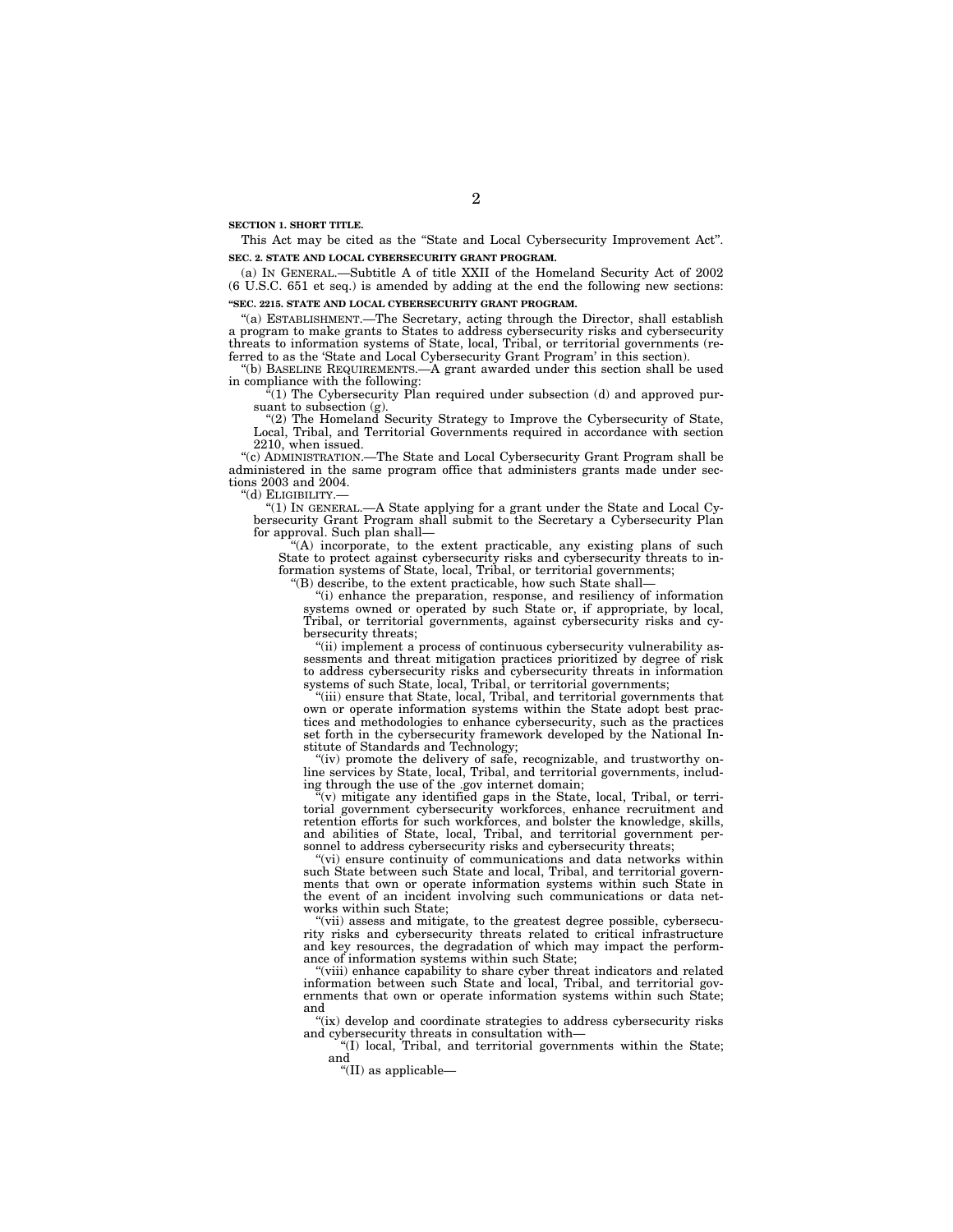"(aa) neighboring States or, as appropriate, members of an information sharing and analysis organization; and ''(bb) neighboring countries; and

''(C) include, to the extent practicable, an inventory of the information technology deployed on the information systems owned or operated by such State or by local, Tribal, or territorial governments within such State, including legacy information technology that is no longer supported by the manufacturer.

''(e) PLANNING COMMITTEES.—

''(1) IN GENERAL.—A State applying for a grant under this section shall establish a cybersecurity planning committee to assist in the following:

''(A) The development, implementation, and revision of such State's Cybersecurity Plan required under subsection (d).

''(B) The determination of effective funding priorities for such grant in accordance with subsection (f).

''(2) COMPOSITION.—Cybersecurity planning committees described in paragraph (1) shall be comprised of representatives from counties, cities, towns, and Tribes within the State receiving a grant under this section, including, as appropriate, representatives of rural, suburban, and high-population jurisdictions.

''(3) RULE OF CONSTRUCTION REGARDING EXISTING PLANNING COMMITTEES.— Nothing in this subsection may be construed to require that any State establish a cybersecurity planning committee if such State has established and uses a multijurisdictional planning committee or commission that meets the requirements of this paragraph.

"(f) USE OF FUNDS.—A State that receives a grant under this section shall use the grant to implement such State's Cybersecurity Plan, or to assist with activities determined by the Secretary, in consultation with the Director, to be integral to address cybersecurity risks and cybersecurity threats to information systems of State, local, Tribal, or territorial governments, as the case may be.

"(g) APPROVAL OF PLANS.

''(1) APPROVAL AS CONDITION OF GRANT.—Before a State may receive a grant under this section, the Secretary, acting through the Director, shall review and approve such State's Cybersecurity Plan required under subsection (d).

 $^{2}(2)$  PLAN REQUIREMENTS.—In approving a Cybersecurity Plan under this subsection, the Director shall ensure such Plan-

 $f(A)$  meets the requirements specified in subsection (d); and

''(B) upon issuance of the Homeland Security Strategy to Improve the Cybersecurity of State, Local, Tribal, and Territorial Governments authorized pursuant to section 2210, complies, as appropriate, with the goals and objectives of such Strategy.

''(3) APPROVAL OF REVISIONS.—The Secretary, acting through the Director, may approve revisions to a Cybersecurity Plan as the Director determines appropriate.

''(4) EXCEPTION.—Notwithstanding the requirement under subsection (d) to submit a Cybersecurity Plan as a condition of apply for a grant under this section, such a grant may be awarded to a State that has not so submitted a Cybersecurity Plan to the Secretary if—

"(A) such State certifies to the Secretary that it will submit to the Secretary a Cybersecurity Plan for approval by September 30, 2022;

''(B) such State certifies to the Secretary that the activities that will be supported by such grant are integral to the development of such Cybersecurity Plan; or

''(C) such State certifies to the Secretary, and the Director confirms, that the activities that will be supported by the grant will address imminent cybersecurity risks or cybersecurity threats to the information systems of such State or of a local, Tribal, or territorial government in such State.

''(h) LIMITATIONS ON USES OF FUNDS.— "(1) IN GENERAL.—A State that receives a grant under this section may not

use such grant—

''(A) to supplant State, local, Tribal, or territorial funds;

''(B) for any recipient cost-sharing contribution;

''(C) to pay a demand for ransom in an attempt to regain access to information or an information system of such State or of a local, Tribal, or territorial government in such State;

 $'(D)$  for recreational or social purposes; or

"(E) for any purpose that does not directly address cybersecurity risks or cybersecurity threats on an information systems of such State or of a local, Tribal, or territorial government in such State.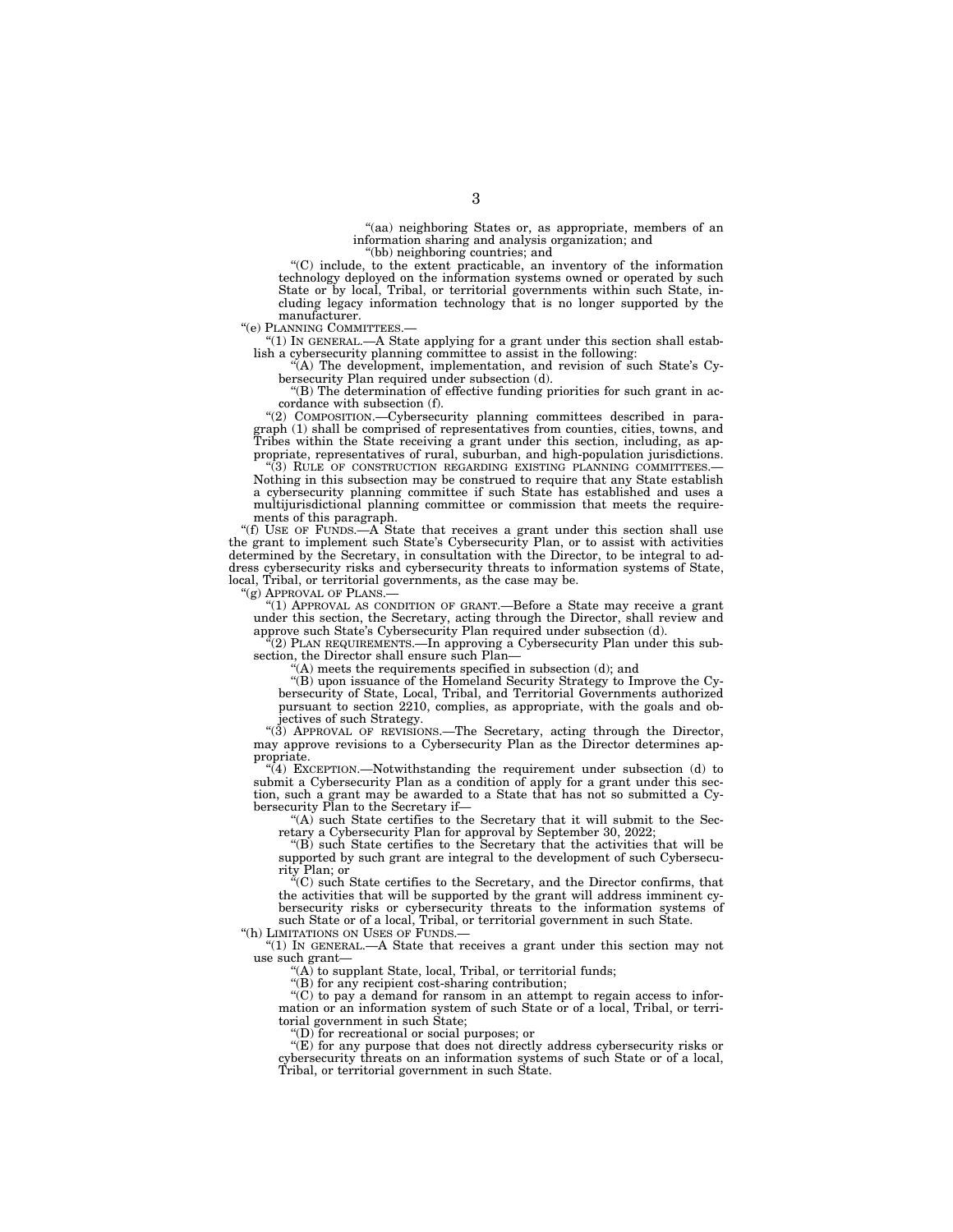''(2) PENALTIES.—In addition to other remedies available, the Secretary may take such actions as are necessary to ensure that a recipient of a grant under this section is using such grant for the purposes for which such grant was awarded.

''(i) OPPORTUNITY TO AMEND APPLICATIONS.—In considering applications for grants under this section, the Secretary shall provide applicants with a reasonable opportunity to correct defects, if any, in such applications before making final awards.

''(j) APPORTIONMENT.—For fiscal year 2020 and each fiscal year thereafter, the Secretary shall apportion amounts appropriated to carry out this section among States as follows:

''(1) BASELINE AMOUNT.—The Secretary shall first apportion 0.25 percent of such amounts to each of American Samoa, the Commonwealth of the Northern Mariana Islands, Guam, and the Virgin Islands, and 0.75 percent of such amounts to each of the remaining States.

(2) REMAINDER.—The Secretary shall apportion the remainder of such amounts in the ratio that—

''(A) the population of each State; bears to

''(B) the population of all States.

''(k) FEDERAL SHARE.—The Federal share of the cost of an activity carried out using funds made available under the program may not exceed the following percentages:

" $(1)$  For fiscal year 2021, 90 percent.

" $(2)$  For fiscal year 2022, 80 percent.

''(3) For fiscal year 2023, 70 percent.

 $(4)$  For fiscal year 2024, 60 percent.

''(5) For fiscal year 2025 and each subsequent fiscal year, 50 percent.

''(l) STATE RESPONSIBILITIES.—

''(1) CERTIFICATION.—Each State that receives a grant under this section shall certify to the Secretary that the grant will be used for the purpose for which the grant is awarded and in compliance with the Cybersecurity Plan or other purpose approved by the Secretary under subsection (g).

"(2) AVAILABILITY OF FUNDS TO LOCAL, TRIBAL, AND TERRITORIAL GOVERN-MENTS.—Not later than 45 days after a State receives a grant under this section, such State shall, without imposing unreasonable or unduly burdensome requirements as a condition of receipt, obligate or otherwise make available to local, Tribal, and territorial governments in such State, consistent with the applicable Cybersecurity Plan—

"(A) not less than 80 percent of funds available under such grant;

"(B) with the consent of such local, Tribal, and territorial governments, items, services, capabilities, or activities having a value of not less than 80 percent of the amount of the grant; or

''(C) with the consent of the local, Tribal, and territorial governments, grant funds combined with other items, services, capabilities, or activities having the total value of not less than 80 percent of the amount of the grant.

"(3) CERTIFICATIONS REGARDING DISTRIBUTION OF GRANT FUNDS TO LOCAL, TRIBAL, TERRITORIAL GOVERNMENTS.—A State shall certify to the Secretary that the State has made the distribution to local, Tribal, and territorial governments required under paragraph (2).

 $\mathcal{F}(4)$  EXTENSION OF PERIOD.—A State may request in writing that the Secretary extend the period of time specified in paragraph (2) for an additional period of time. The Secretary may approve such a request if the Secretary determines such extension is necessary to ensure the obligation and expenditure of grant funds align with the purpose of the grant program.

''(5) EXCEPTION.—Paragraph (2) shall not apply to the District of Columbia, the Commonwealth of Puerto Rico, American Samoa, the Commonwealth of the Northern Mariana Islands, Guam, or the Virgin Islands.

''(6) DIRECT FUNDING.—If a State does not make the distribution to local, Tribal, or territorial governments in such State required under paragraph (2), such a local, Tribal, or territorial government may petition the Secretary.

''(7) PENALTIES.—In addition to other remedies available to the Secretary, the Secretary may terminate or reduce the amount of a grant awarded under this section to a State or transfer grant funds previously awarded to such State directly to the appropriate local, Tribal, or territorial government if such State violates a requirement of this subsection.

''(m) ADVISORY COMMITTEE.—

''(1) ESTABLISHMENT.—The Director shall establish a State and Local Cybersecurity Resiliency Committee to provide State, local, Tribal, and territorial stake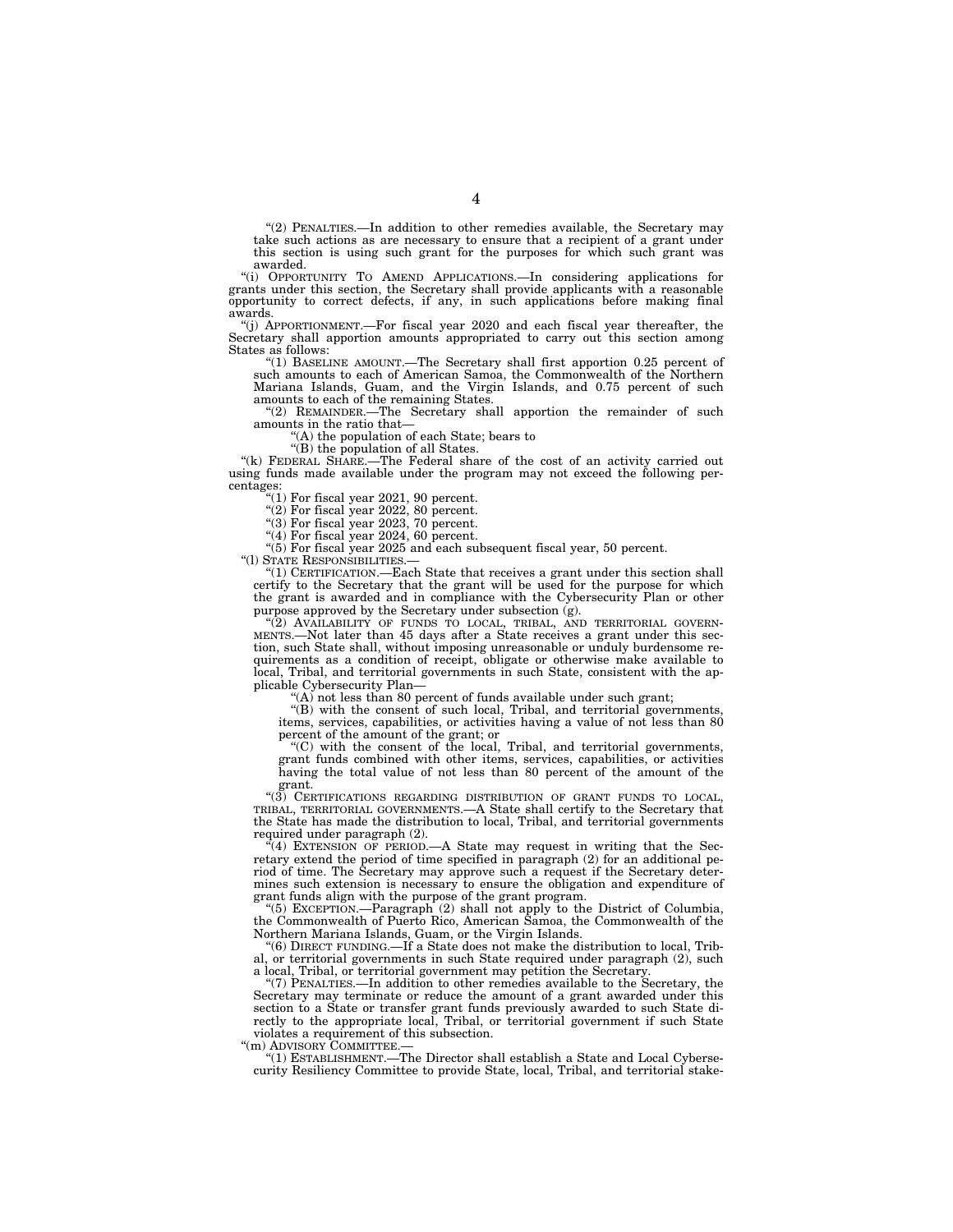holder expertise, situational awareness, and recommendations to the Director, as appropriate, regarding how to—

''(A) address cybersecurity risks and cybersecurity threats to information systems of State, local, Tribal, or territorial governments; and ''(B) improve the ability of such governments to prevent, protect against,

respond, mitigate, and recover from cybersecurity risks and cybersecurity threats.

''(2) DUTIES.—The State and Local Cybersecurity Resiliency Committee shall—

''(A) submit to the Director recommendations that may inform guidance

for applicants for grants under this section;<br>"(B) upon the request of the Director, provide to the Director technical as-<br>sistance to inform the review of Cybersecurity Plans submitted by applicants for grants under this section, and, as appropriate, submit to the Di-rector recommendations to improve such Plans prior to the Director's deter-

mination regarding whether to approve such Plans;<br>"(C) advise and provide to the Director input regarding the Homeland Security Strategy to Improve Cybersecurity for State, Local, Tribal, and Terri-torial Governments required under section 2210; and

''(D) upon the request of the Director, provide to the Director rec-ommendations, as appropriate, regarding how to—

''(i) address cybersecurity risks and cybersecurity threats on information systems of State, local, Tribal, or territorial governments; and

''(ii) improve the cybersecurity resilience of such governments.

''(3) MEMBERSHIP.—

''(A) NUMBER AND APPOINTMENT.—The State and Local Cybersecurity Resiliency Committee shall be composed of 15 members appointed by the Director, as follows:

''(i) Two individuals recommended to the Director by the National Governors Association.

"(ii) Two individuals recommended to the Director by the National Association of State Chief Information Officers.

''(iii) One individual recommended to the Director by the National Guard Bureau.

"(iv) Two individuals recommended to the Director by the National Association of Counties.

" $(v)$  Two individuals recommended to the Director by the National League of Cities.

 $(v_i)$  One individual recommended to the Director by the United States Conference of Mayors.

"(vii) One individual recommended to the Director by the Multi-State Information Sharing and Analysis Center.

''(viii) Four individuals who have educational and professional experience related to cybersecurity analysis or policy.

''(B) TERMS.—Each member of the State and Local Cybersecurity Resiliency Committee shall be appointed for a term of two years, except that such term shall be three years only in the case of members who are appointed initially to the Committee upon the establishment of the Committee. Any member appointed to fill a vacancy occurring before the expiration of the term for which the member's predecessor was appointed shall be appointed only for the remainder of such term. A member may serve after the expiration of such member's term until a successor has taken office. A vacancy in the Commission shall be filled in the manner in which the original appointment was made.

''(C) PAY.—Members of the State and Local Cybersecurity Resiliency Committee shall serve without pay.

''(4) CHAIRPERSON; VICE CHAIRPERSON.—The members of the State and Local Cybersecurity Resiliency Committee shall select a chairperson and vice chairperson from among Committee members.

''(5) FEDERAL ADVISORY COMMITTEE ACT.—The Federal Advisory Committee Act (5 U.S.C. App.) shall not apply to the State and Local Cybersecurity Resilience Committee.

"(n) REPORTS.

''(1) ANNUAL REPORTS BY STATE GRANT RECIPIENTS.—A State that receives a grant under this section shall annually submit to the Secretary a report on the progress of the State in implementing the Cybersecurity Plan approved pursuant to subsection (g). If the State does not have a Cybersecurity Plan approved pursuant to subsection (g), the State shall submit to the Secretary a report describing how grant funds were obligated and expended to develop a Cybersecu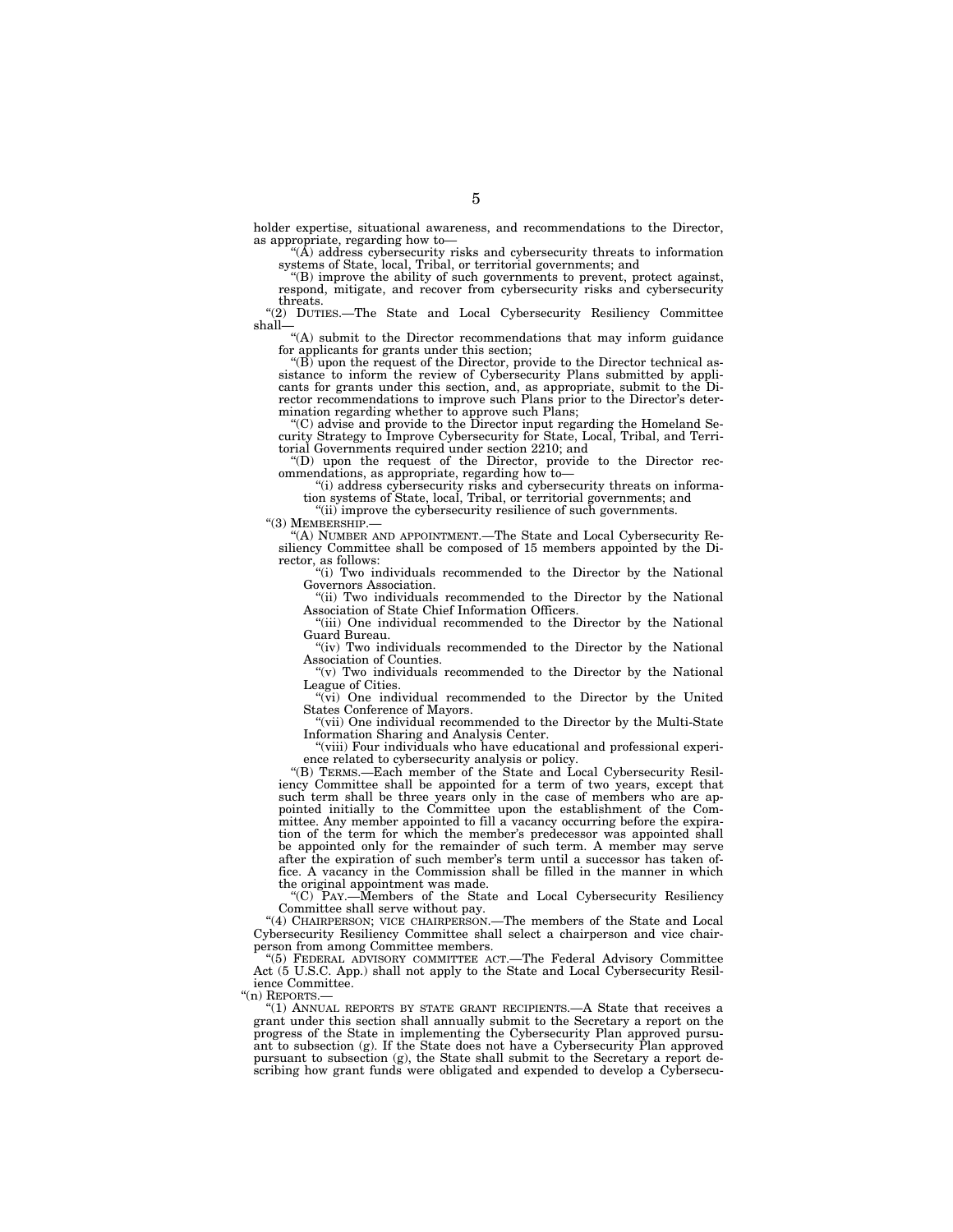rity Plan or improve the cybersecurity of information systems owned or operated by State, local, Tribal, or territorial governments in such State. The Secretary, acting through the Director, shall make each such report publicly available, including by making each such report available on the internet website of the Agency, subject to any redactions the Director determines necessary to protect classified or other sensitive information.

''(2) ANNUAL REPORTS TO CONGRESS.—At least once each year, the Secretary, acting through the Director, shall submit to Congress a report on the use of grants awarded under this section and any progress made toward the following:

'(A) Achieving the objectives set forth in the Homeland Security Strategy to Improve the Cybersecurity of State, Local, Tribal, and Territorial Governments, upon the strategy's issuance under section 2210.

''(B) Developing, implementing, or revising Cybersecurity Plans.

''(C) Reducing cybersecurity risks and cybersecurity threats to information systems owned or operated by State, local, Tribal, and territorial governments as a result of the award of such grants.

''(o) AUTHORIZATION OF APPROPRIATIONS.—There are authorized to be appropriated for grants under this section-

"(1) for each of fiscal years  $2021$  through  $2025$ ,  $$400,000,000$ ; and

 $'(2)$  for each subsequent fiscal year, such sums as may be necessary.

''(p) DEFINITIONS.—In this section:  $-T$ he term 'critical infrastructure' has the meaning given that term in section 2.

"(2) CYBER THREAT INDICATOR.—The term 'cyber threat indicator' has the meaning given such term in section 102 of the Cybersecurity Act of 2015.

(3) DIRECTOR.—The term 'Director' means the Director of the Cybersecurity and Infrastructure Security Agency.

"(4) INCIDENT.—The term 'incident' has the meaning given such term in section 2209.

''(5) INFORMATION SHARING AND ANALYSIS ORGANIZATION.—The term 'information sharing and analysis organization' has the meaning given such term in section 2222.

''(6) INFORMATION SYSTEM.—The term 'information system' has the meaning given such term in section 102(9) of the Cybersecurity Act of 2015 (6 U.S.C.  $1501(9)$ ).

"(7) KEY RESOURCES.—The term 'key resources' has the meaning given that term in section 2.

''(8) ONLINE SERVICE.—The term 'online service' means any internet-facing service, including a website, email, virtual private network, or custom application.

''(9) STATE.—The term 'State'—

''(A) means each of the several States, the District of Colombia, and the territories and possessions of the United States; and

''(B) includes any federally recognized Indian tribe that notifies the Secretary, not later than 120 days after the date of the enactment of this section or not later than 120 days before the start of any fiscal year in which a grant under this section is awarded, that the tribe intends to develop a Cybersecurity Plan and agrees to forfeit any distribution under subsection  $(l)(2)$ .

#### **''SEC. 2216. CYBERSECURITY RESOURCE GUIDE DEVELOPMENT FOR STATE, LOCAL, TRIBAL, AND TERRITORIAL GOVERNMENT OFFICIALS.**

''The Secretary, acting through the Director, shall develop a resource guide for use by State, local, Tribal, and territorial government officials, including law enforcement officers, to help such officials identify, prepare for, detect, protect against, respond to, and recover from cybersecurity risks, cybersecurity threats, and incidents (as such term is defined in section 2209).

(b) CLERICAL AMENDMENT.—The table of contents in section 1(b) of the Homeland Security Act of 2002 is amended by inserting after the item relating to section 2214 the following new items:

''Sec. 2215. State and Local Cybersecurity Grant Program. ''Sec. 2216. Cybersecurity resource guide development for State, local, Tribal, and territorial government offi-cials.''.

#### **SEC. 3. STRATEGY.**

(a) HOMELAND SECURITY STRATEGY TO IMPROVE THE CYBERSECURITY OF STATE, LOCAL, TRIBAL, AND TERRITORIAL GOVERNMENTS.—Section 2210 of the Homeland Security Act of 2002 (6 U.S.C. 660) is amended by adding at the end the following new subsection: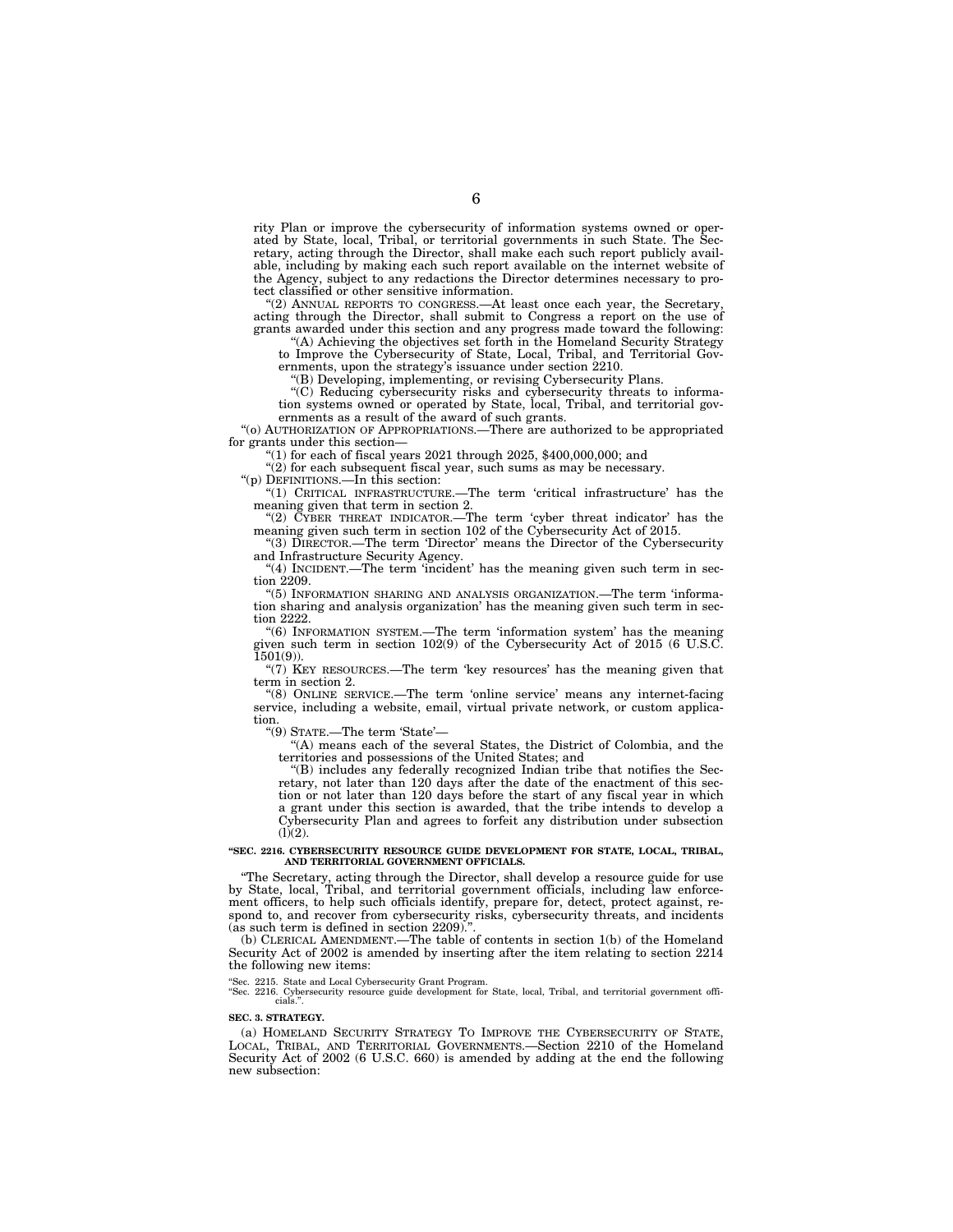''(e) HOMELAND SECURITY STRATEGY TO IMPROVE THE CYBERSECURITY OF STATE, LOCAL, TRIBAL, AND TERRITORIAL GOVERNMENTS.—

''(1) IN GENERAL.—Not later than 270 days after the date of the enactment of this subsection, the Secretary, acting through the Director, shall, in coordination with appropriate Federal departments and agencies, State, local, Tribal, and territorial governments, the State and Local Cybersecurity Resilience Committee (established under section 2215), and other stakeholders, as appropriate, develop and make publicly available a Homeland Security Strategy to Improve the Cybersecurity of State, Local, Tribal, and Territorial Governments that provides recommendations regarding how the Federal Government should support and promote the ability State, local, Tribal, and territorial governments to identify, protect against, detect respond to, and recover from cybersecurity risks, cybersecurity threats, and incidents (as such term is defined in section 2209) and establishes baseline requirements and principles to which Cybersecurity Plans under such section shall be aligned.

''(2) CONTENTS.—The Homeland Security Strategy to Improve the Cybersecurity of State, Local, Tribal, and Territorial Governments required under paragraph (1) shall—

''(A) identify capability gaps in the ability of State, local, Tribal, and territorial governments to identify, protect against, detect, respond to, and recover from cybersecurity risks, cybersecurity threats, and incidents;

''(B) identify Federal resources and capabilities that are available or could be made available to State, local, Tribal, and territorial governments to help such governments identify, protect against, detect, respond to, and recover from cybersecurity risks, cybersecurity threats, and incidents;

''(C) identify and assess the limitations of Federal resources and capabilities available to State, local, Tribal, and territorial governments to help such governments identify, protect against, detect, respond to, and recover from cybersecurity risks, cybersecurity threats, and incidents, and make recommendations to address such limitations;

''(D) identify opportunities to improve the Agency's coordination with Federal and non-Federal entities, such as the Multi-State Information Sharing and Analysis Center, to improve incident exercises, information sharing and incident notification procedures, the ability for State, local, Tribal, and territorial governments to voluntarily adapt and implement guidance in Federal binding operational directives, and opportunities to leverage Federal schedules for cybersecurity investments under section 502 of title 40, United States Code;

''(E) recommend new initiatives the Federal Government should undertake to improve the ability of State, local, Tribal, and territorial governments to help such governments identify, protect against, detect, respond to, and recover from cybersecurity risks, cybersecurity threats, and incidents;

" $(F)$  set short-term and long-term goals that will improve the ability of State, local, Tribal, and territorial governments to help such governments identify, protect against, detect, respond to, and recover from cybersecurity risks, cybersecurity threats, and incidents; and

''(G) set dates, including interim benchmarks, as appropriate for State, local, Tribal, territorial governments to establish baseline capabilities to identify, protect against, detect, respond to, and recover from cybersecurity risks, cybersecurity threats, and incidents.

''(3) CONSIDERATIONS.—In developing the Homeland Security Strategy to Improve the Cybersecurity of State, Local, Tribal, and Territorial Governments required under paragraph (1), the Director, in coordination with appropriate Federal departments and agencies, State, local, Tribal, and territorial governments, the State and Local Cybersecurity Resilience Committee, and other stakeholders, as appropriate, shall consider—

(A) lessons learned from incidents that have affected State, local, Tribal, and territorial governments, and exercises with Federal and non-Federal entities;

''(B) the impact of incidents that have affected State, local, Tribal, and territorial governments, including the resulting costs to such governments;

''(C) the information related to the interest and ability of state and nonstate threat actors to compromise information systems owned or operated by State, local, Tribal, and territorial governments;

''(D) emerging cybersecurity risks and cybersecurity threats to State, local, Tribal, and territorial governments resulting from the deployment of new technologies; and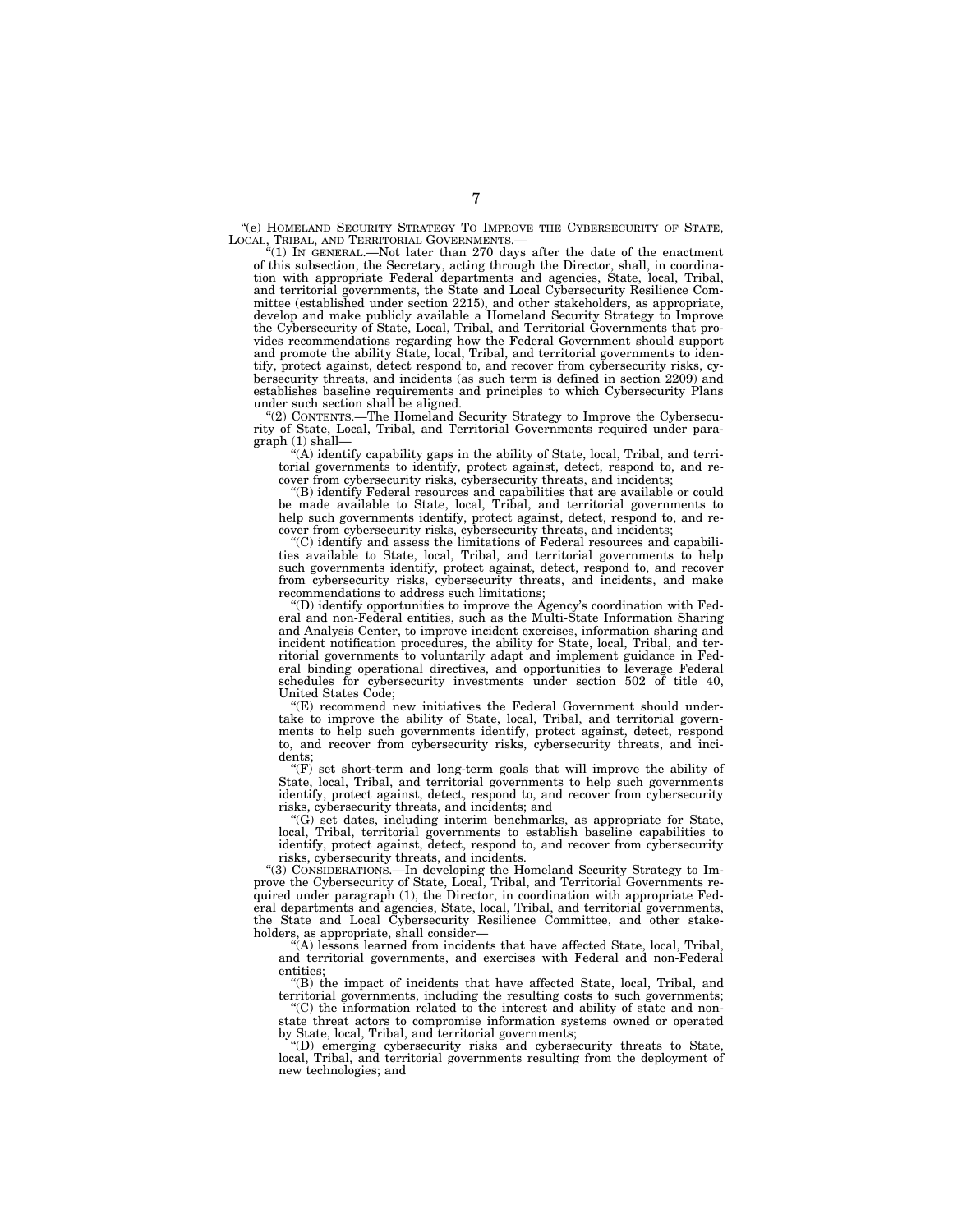''(E) recommendations made by the State and Local Cybersecurity Resilience Committee.''.

(b) RESPONSIBILITIES OF THE DIRECTOR OF THE CYBERSECURITY AND INFRASTRUC-TURE SECURITY AGENCY.—Subsection (c) of section 2202 of the Homeland Security Act of 2002 (6 U.S.C. 652) is amended—

(1) by redesignating paragraphs (6) through (11) as paragraphs (11) through (16), respectively; and

(2) by inserting after paragraph (5) the following new paragraphs:

''(6) develop program guidance, in consultation with the State and Local Government Cybersecurity Resiliency Committee established under section 2215, for the State and Local Cybersecurity Grant Program under such section or any other homeland security assistance administered by the Department to improve cybersecurity;

"(7) review, in consultation with the State and Local Cybersecurity Resiliency Committee, all cybersecurity plans of State, local, Tribal, and territorial governments developed pursuant to any homeland security assistance administered by the Department to improve cybersecurity;

''(8) provide expertise and technical assistance to State, local, Tribal, and territorial government officials with respect to cybersecurity;

''(9) provide education, training, and capacity development to enhance the security and resilience of cybersecurity and infrastructure security;

''(10) provide information to State, local, Tribal, and territorial governments on the security benefits of .gov domain name registration services;

(c) FEASIBILITY STUDY.—Not later than 180 days after the date of the enactment of this Act, the Director of the Cybersecurity and Infrastructure Security Agency of the Department of Homeland Security shall conduct a study to assess the feasibility of implementing a short-term rotational program for the detail of approved State, local, Tribal, and territorial government employees in cyber workforce positions to the Agency.

#### PURPOSE AND SUMMARY

H.R. 5823, the ''State and Local Cybersecurity Improvement Act'' seeks to foster a stronger partnership between the Federal government and State and local governments to defend their State and local networks against the cyberattacks from sophisticated foreign adversaries or cyber criminals. One critical provision would authorize a new Department of Homeland Security (DHS) grant program to address cybersecurity vulnerabilities on State and local government networks. The new grant program would be authorized at \$400 million with a graduating cost-share that incentivizes States to increase funding for cybersecurity in their budgets. Under the bill, State, tribal, and territorial governments would be required to develop comprehensive cybersecurity plans to guide the use of grant funds. The bill also requires the Cybersecurity and Infrastructure Security Agency (CISA) to develop a strategy to improve the cybersecurity of State, local, Tribal, and territorial governments, set baseline objectives for State and local cybersecurity efforts, and, among other things, identify Federal resources that could be made available to State and local governments for cybersecurity purposes. CISA would also be required to assess the feasibility of implementing a short-term rotational program for the detail of approved State, local, Tribal, and territorial government employees in cyber workforce positions at CISA. Lastly, the bill establishes a State and Local Cybersecurity Resiliency Committee comprised of representatives from State, local, Tribal, and territorial governments to advise and provide situational awareness to CISA regarding the cybersecurity needs of such governments.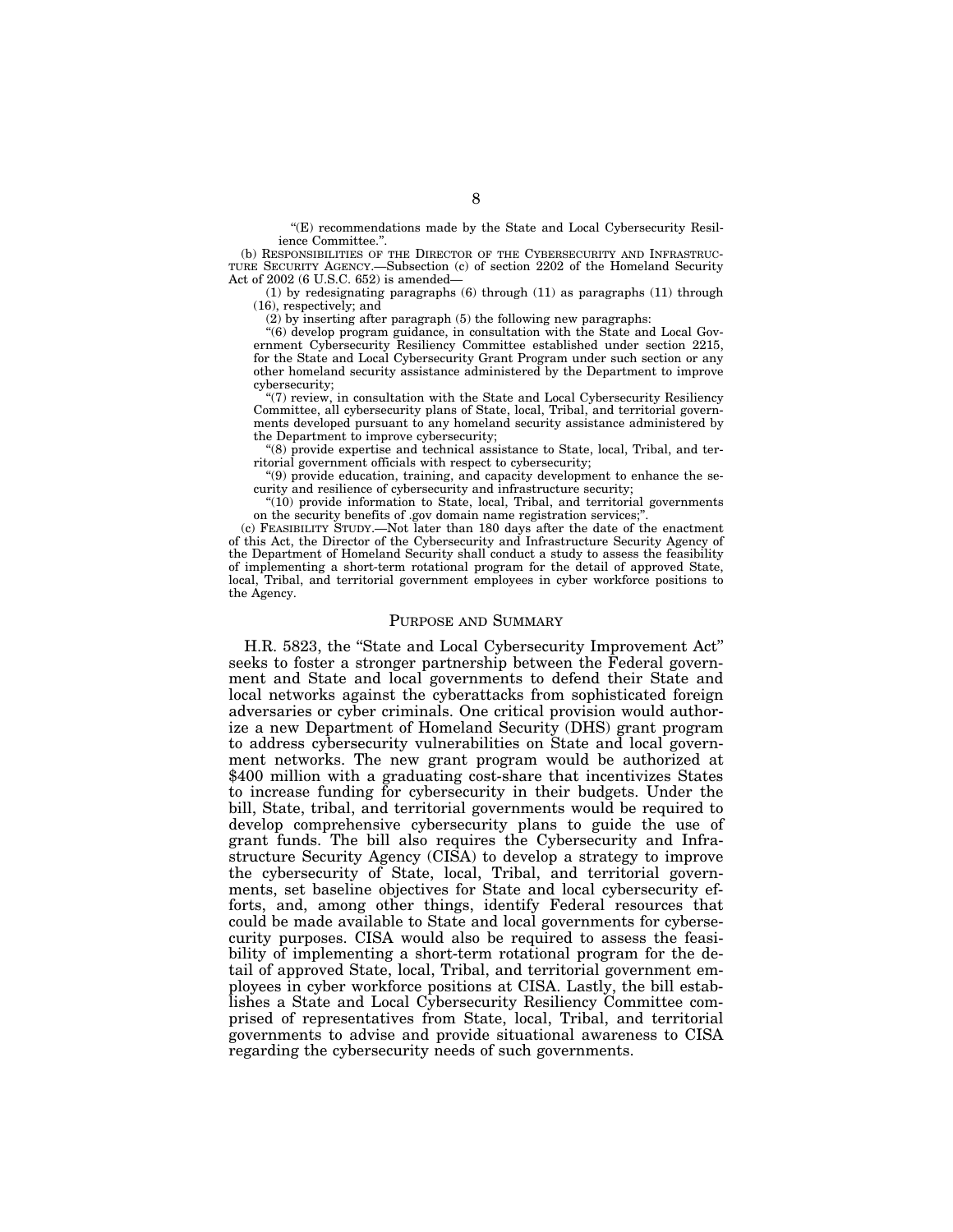#### BACKGROUND AND NEED FOR LEGISLATION

Like Federal agencies, State and local governments are rich targets for cyber adversaries given the volume of sensitive personal data they house and the high cost that a service disruption and system failures would impose. However, State and local agencies tend to have far fewer resources and cybersecurity personnel than their counterparts at the Federal level, or compared to similarlysized private sector entities.<sup>1</sup>

At the State level, cybersecurity responsibilities are generally carried out by a Chief Information Security Officer (CISO). Until recently, CISOs did not exist in many states or remained vacant.2 Today, every state has an enterprise-level CISO recognized in State law or other administrative procedures.3 Although role of the state CISO has matured dramatically, turnover among state CISOs remains high. Moreover, CISOs consistently report budgetary and personnel shortages as among their top concerns.4

Cybersecurity challenges are particularly acute at the local level, where resources are often scarce. A 2016 survey by the International City/County Management Association (ICMA) found that nearly 40% of local government Chief Information Officers (CIOs) reported having experienced an attack during the last 12 months, and 26% reported an attack, incident, or breach attempt occurring hourly.<sup>5</sup> At the same time, many local governments are not well prepared to recover from a ransomware attack, detect or prevent exfiltration, prefect and recover from breaches, or detect attacks.<sup>6</sup> Moreover, many local officials and staff are not sufficiently aware of the need for cybersecurity.7

In 2018, devastating ransomware attacks crippled Atlanta, Georgia. The following year, State and local agencies in Louisiana, the City of Baltimore, MD, 22 towns in Texas, a school district in Syracuse, NY and many other communities scattered across the country were impacted by disruptive ransomware attacks. One DHS official described the ransomware attack in Atlanta as ''one of those red blinking lights that people talk about—it's a warning bell,'' and observed that ''the attack surface is expanding faster . . . than we are fixing the legacy IT landscape." $8$  These attacks can be extremely disruptive to vital government services and recovery is often far costlier than anticipated—to the tune of nearly \$20 million, in some cases.<sup>9</sup>

<sup>&</sup>lt;sup>1</sup>National Association of State Chief Information Security Officers (NASCIO), 2018 Deloitte-<br>NASCIO Cybersecurity Study: States at Risk (Oct. 2018), https://www.nascio.org/Publications/<br>ArtMID/485/ArticleID/730/2018-Deloi for-change.  $^{2}$ *Id.*  $^{3}$ *Id.* 

 $4 Id.$ 

<sup>&</sup>lt;sup>5</sup> International City/County Management Association and University of Maryland Baltimore<br>ounty, Cybersecurity 2016 Survey, https://icma.org/sites/default/files/ County, Cybersecurity 2016 Survey, https://icma.org/sites/default/files/<br>309075\_2016%20cybersecurity%20survey\_summary%20report\_final.pdf.<br>6 Donald Norris, et. al, "Local Governments" Cybersecurity Crisis in 8 Charts," *Gov* 

Crisis-in-8-Charts.html.<br><sup>7</sup> *Id.*<br><sup>8 "</sup>Atlanta Ransomware Attack a 'Warning Bell,' DHS Official Says," *Meritalk (*April 28, 2018),

https://www.meritalk.com/articles/atlanta-ransomware-attack-a-warning-bell-dhs-official-says/.<br><sup>9</sup> See Ian Duncan, "Baltimore Estimates Cost of Ransomware Attack at \$18.2 Million As Gov-<br>ernment Begins To Restore Email Acc Continued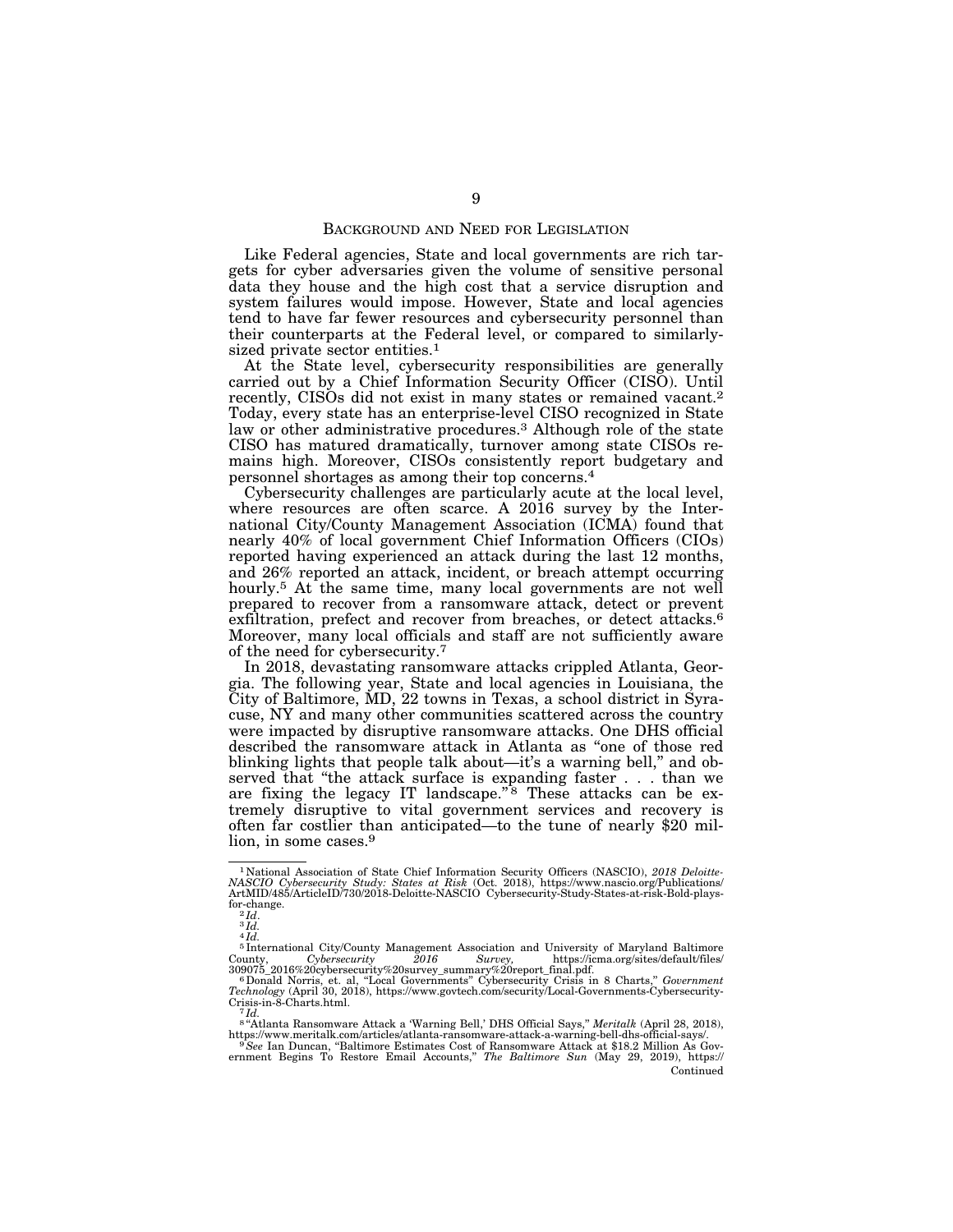Stretched State and local budgets have not adequately funded cybersecurity and, with the emergence of the COVID–19 pandemic in 2020, existing cybersecurity challenges at the State and local level have been exacerbated. The global COVID-19 pandemic changed every aspect of American life. According the Brookings Institution, by April 2020, "up to half of American workers are currently working from home."<sup>10</sup> That includes State and local government employees who may be less accustomed to teleworking and less prepared to do it securely, making State and local networks more vulnerable to ransomware and other cyber attacks. At the same time, the cyber risks to State and local networks increased dramatically, particularly in the wake of unprecedented demand for online services, such as unemployment compensation and human services applications.11

To address this urgent national security issue, the Federal government needs to redouble its efforts at partnering with State and local governments to build robust cybersecurity defenses. The "State and Local Cybersecurity Improvement Act" requires both the Federal government and its State partners to develop strategies to bolster State and local cybersecurity capabilities and provides funding to ensure those strategies are implemented. Investing in cybersecurity before a cyberattack saves money, protects important data housed on State and local networks, and ensures State and local governments can continue to provide the important services Americans rely on.

H.R. 5823 has been endorsed by the National Governors Association and National Association of State Chief Information Security Officers.

#### **HEARINGS**

For the purposes of section 103(i) of H. Res 6. of the 116th Congress, the following hearing was used to develop H.R. 5823:

• On Tuesday, June 25, 2019, the Subcommittee on Cybersecurity, Infrastructure Protection, and Innovation held a hearing entitled: "Cybersecurity Challenges for State and Local Governments: Assessing How the Federal Government Can Help.'' The following witnesses testified: Hon. Keisha Lance Bottoms, Mayor of Atlanta, Georgia; Mr. Thomas Duffy, Senior Vice President of Operations, Center for Internet Security, and Chair of the Multi-State Information Sharing and Analysis Center (MS–ISAC); Mr. Ahmad Sultan, Associate Director, Anti-Defamation League Center for Technology and Society, and former Fellow at the Center for Long Term Cybersecurity, University of California Berkeley; Mr. Frank J. Cilluffo, Direc-

www.baltimoresun.com/maryland/baltimore-city/bs-md-ci-ransomware-email-20190529-

story.html.<br><sup>10</sup>Katherine Guyot & Isabel V. Sawhill, "Telecommuting Will Likely Continue Long After the<br>Pandemic," blog, Brookings Institution (Apr. 6, 2020), https://www.brookings.edu/blog/up-front/

<sup>2020/04/06/</sup>telecommuting-will-likely-continue-long-after-the-pandemic/.<br>- ''Letter to Majority Leader Mitch McConnell, Speaker Nancy Pelosi, Senate Democratic<br>Leader Chuck Schumer, and House Republican Leader Kevin McCarth ernors Association; Government Finance Officers Association; Governors Homeland Security Ad-<br>visors Council; International City/County Management Association; National Association of<br>Counties; National Association of State ciation of State Chief Information Officers; National Association of State Treasurers; National<br>Conference of State Legislatures; National Emergency Management Association; National<br>League of Cities; and The Council of Sta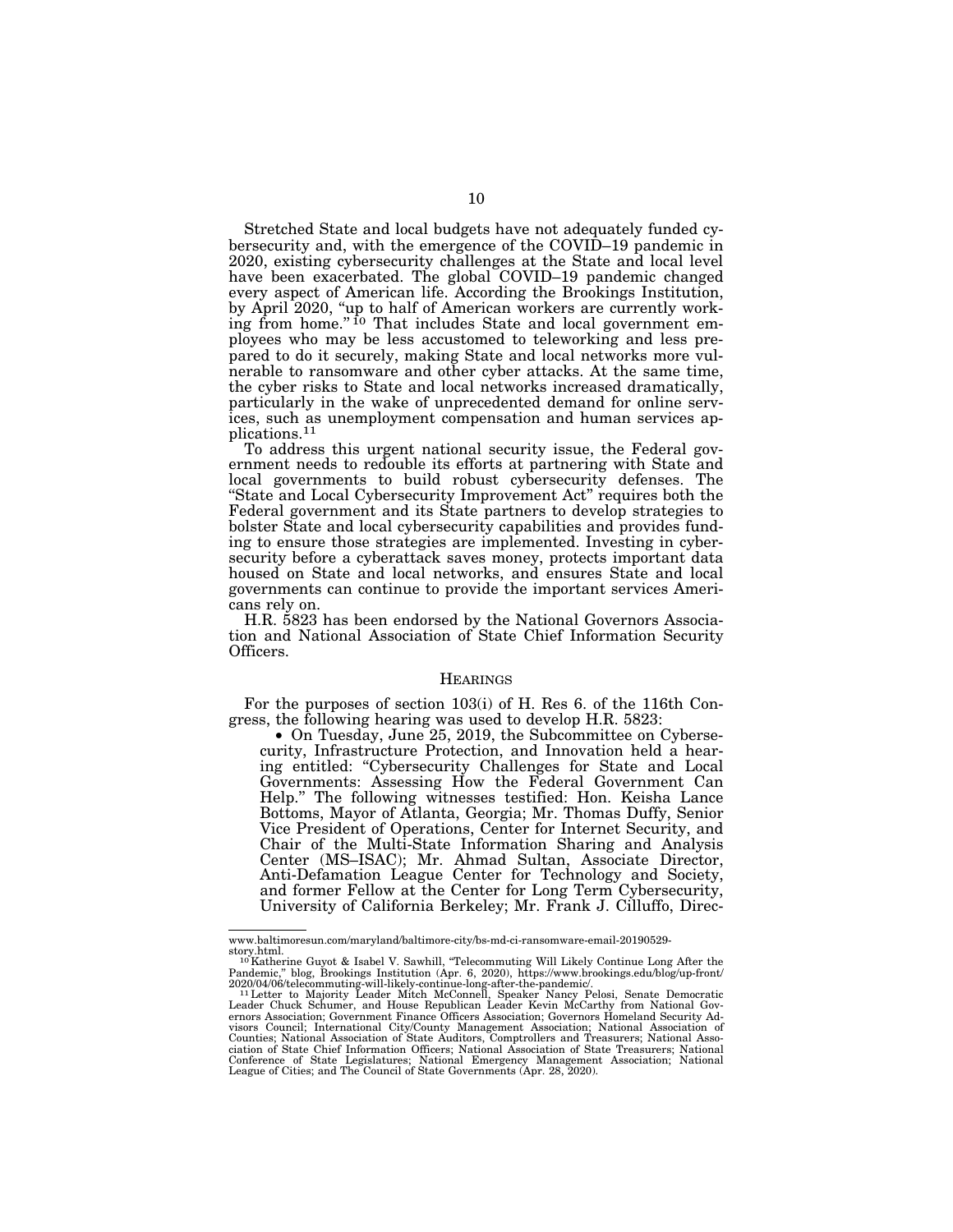tor, McCrary Institute for Cyber and Critical Infrastructure, Auburn University.

#### COMMITTEE CONSIDERATION

The Committee met on February 12, 2020, with a quorum being present, to consider H.R. 5823 and ordered the measure to be reported to the House with a favorable recommendation, with amendments, by unanimous consent.

The following amendments were offered:

An amendment offered by Mr. Katko.

Page 2, line 5, strike "section" and insert "sections".

Page 21, line 4, strike the closing quotes and the second period. Page 21, after line 4, insert the following:

#### **''SEC. 2216. CYBERSECURITY RESOURCE GUIDE DEVELOP-MENT FOR STATE, LOCAL, TRIBAL, AND TERRI-TORIAL GOVERNMENT OFFICIALS.**

''The Secretary, acting through the Director, shall develop a resource guide for use by State, local, Tribal, and territorial government officials, including law enforcement officers, to help such officials identify, prepare for, detect, protect against, respond to, and recover from cybersecurity risks, cybersecurity threats, and incidents (as such term is defined in section 2209).''.

Page 21, beginning line 5, strike subsection (b) and insert the following:

(b) CLERICAL AMENDMENT.—The table of contents in section 1(b) of the Homeland Security Act of 2002 is amended by inserting after the item relating to section 2214 the following new items:

''Sec. 2215. State and Local Cybersecurity Grant Program.

''Sec. 2216. Cybersecurity resource guide development for State, local, Tribal, and territorial government officials.''.

An amendment offered by Mr. Langevin.

Page 4, beginning line  $11$ , insert the following:

" $(iv)$  promote the delivery of safe, recognizable, and trustworthy online services by State, local, Tribal, and territorial governments, including through the use of the .gov internet domain;''.

Page 20, beginning line 17, insert the following:

''(9) ONLINE SERVICE.—The term 'online service' means any internet-facing service, including a website, email, virtual private network, or custom application.''.

Page 26, beginning line 5, strike "paragraphs (6) through (11) as paragraphs (10) through (15)" and insert "paragraphs (6) through  $(11)$  as paragraphs  $(11)$  through  $(16)$ ".

Page 27, line 3, strike the closing quotes and the second period. Page 27, beginning line 4, insert the following: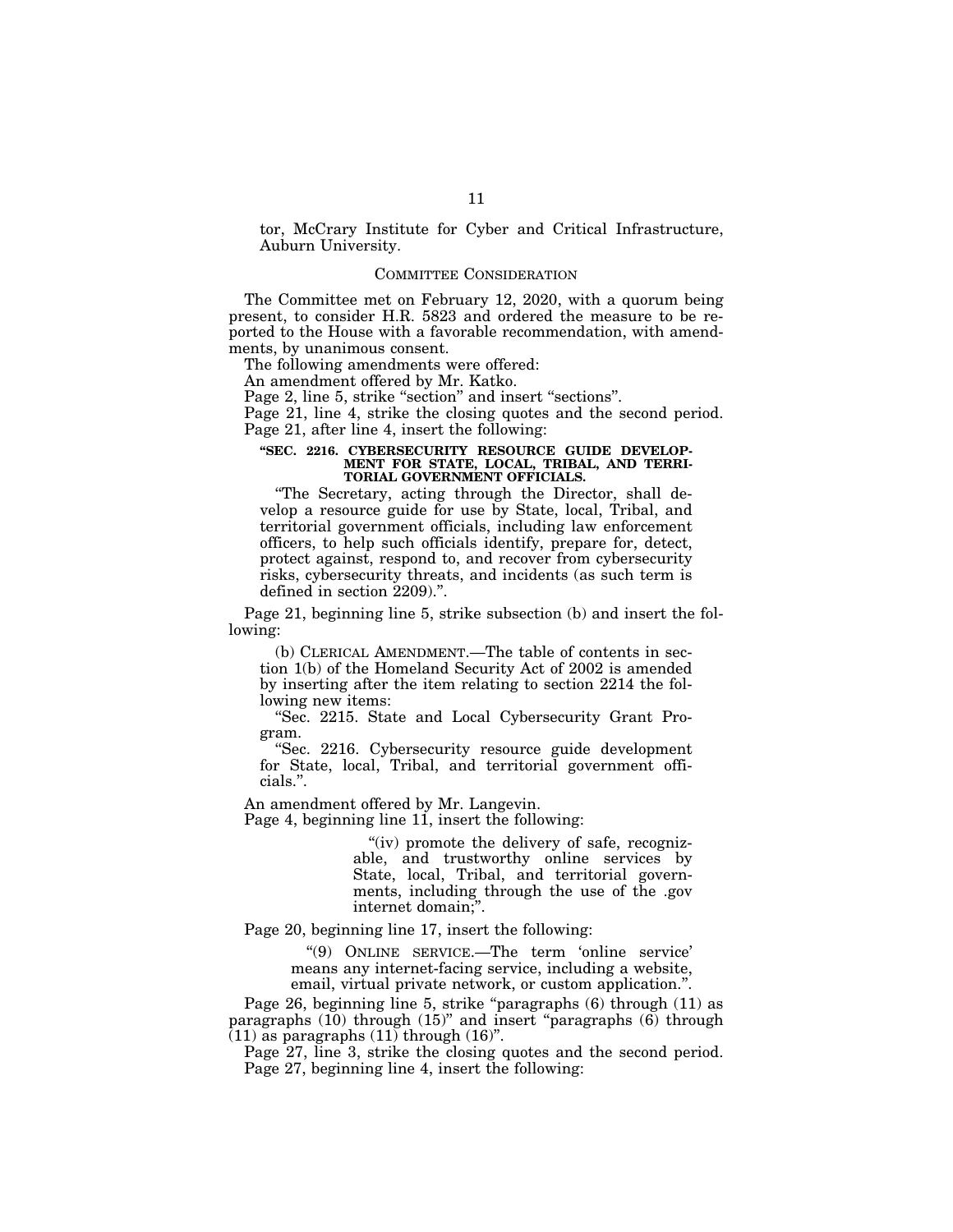''(10) provide information to State, local, tribal, and territorial governments on the security benefits of .gov domain name registration services;''.

An amendment offered by Mr. Richmond.

Page 5, line 17, insert "and cybersecurity threats" after "cybersecurity risks''.

Page 19, strike lines 21 through 23.

Page 22, line 7, strike "prepare for, detect, protect against" and insert ''protect against, detect''.

Page 22, line 19, strike "prepare for, detect, protect against" and insert ''protect against, detect''.

Page 23, line 2, strike "prepare for, detect, protect against" and insert "protect against, detect".

Page 23, beginning line 8, strike "prepare for, detect, protect against" and insert "protect against, detect".

Page 24, line 5, strike ''prepare for, detect, protect against'' and insert "protect against, detect".

Page 24, beginning line 11, strike "prepare for, detect, protect against" and insert "protect against, detect".

Page 24, beginning line 18, strike "prepare for, detect, protect against" and insert "protect against, detect".

Page 25, line 19, insert "and cybersecurity threats" after "cybersecurity risks''.

An amendment offered by Ms. Slotkin.

Page 6, beginning line 10, insert the following:

(2) DISCRETIONARY ELEMENTS.—The Cybersecurity Plan of a State described in paragraph (1) may include—

(A) cooperative programs developed by groups of local, Tribal, and territorial governments within such State to address cybersecurity risks and cybersecurity threats; and

(B) programs provided by such State to support local, Tribal, and territorial governments and critical infrastructure owners and operators to address cybersecurity risks and cybersecurity threats.

## COMMITTEE VOTES

Clause 3(b) of rule XIII of the Rules of the House of Representatives requires the Committee to list the recorded votes on the motion to report legislation and amendments thereto.

No recorded votes were requested during consideration of H.R. 5823.

### COMMITTEE OVERSIGHT FINDINGS

In compliance with clause  $3(c)(1)$  of rule XIII of the Rules of the House of Representatives, the Committee advises that the findings and recommendations of the Committee, based on oversight activities under clause  $2(b)(1)$  of rule X of the Rules of the House of Representatives, are incorporated in the descriptive portions of this report.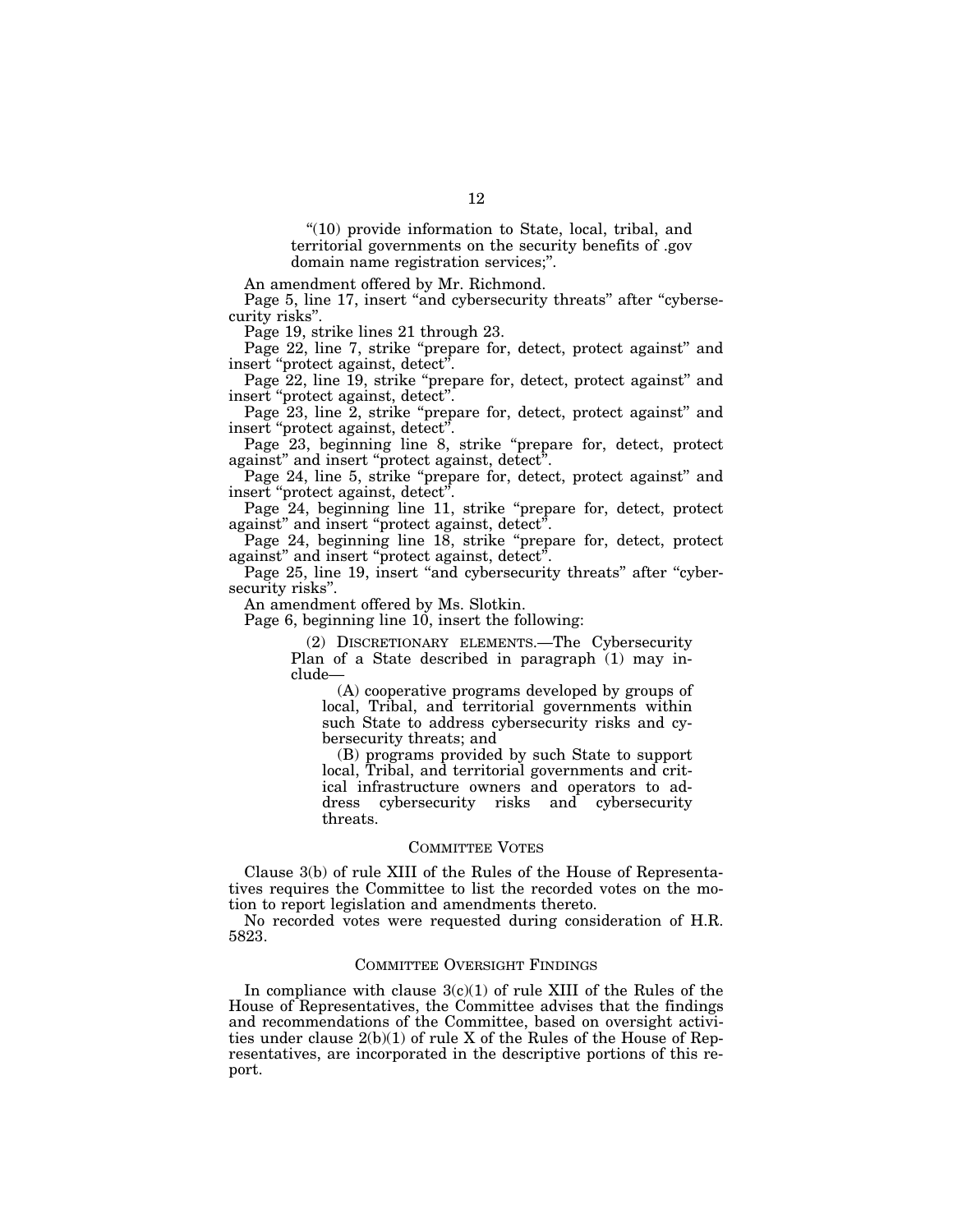## CONGRESSIONAL BUDGET OFFICE ESTIMATE, NEW BUDGET AUTHORITY, ENTITLEMENT AUTHORITY, AND TAX EXPENDITURES

With respect to the requirements of clause 3(c)(2) of rule XIII of the Rules of the House of Representatives and section 308(a) of the Congressional Budget Act of 1974 and with respect to requirements of clause  $(3)(c)(3)$  of rule XIII of the Rules of the House of Representatives and section 402 of the Congressional Budget Act of 1974, the Committee adopts as its own the estimate of the estimate of new budget authority, entitlement authority, or tax expenditures or revenues contained in the cost estimate prepared by the Director of the Congressional Budget Office.

### U.S. CONGRESS, CONGRESSIONAL BUDGET OFFICE, *Washington, DC, March 10, 2020.*

Hon. BENNIE G. THOMPSON,

*Chairman, Committee on Homeland Security, House of Representatives, Washington, DC.* 

DEAR MR. CHAIRMAN: The Congressional Budget Office has prepared the enclosed cost estimate for H.R. 5823, the State and Local Cybersecurity Improvement Act.

If you wish further details on this estimate, we will be pleased to provide them. The CBO staff contact is Aldo Prosperi.

Sincerely,

PHILLIP L. SWAGEL,

*Director.* 

Enclosure.

| By Fiscal Year, Millions of Dollars                                    | 2020 | 2020-2025                           | 2020-2030          |  |  |  |
|------------------------------------------------------------------------|------|-------------------------------------|--------------------|--|--|--|
| <b>Direct Spending (Outlays)</b>                                       | O    | Ω                                   |                    |  |  |  |
| <b>Revenues</b>                                                        | Ð    | o                                   | Ð                  |  |  |  |
| Increase or Decrease (-)<br>In the Deficit                             | Ω    | Ω                                   | o<br>not estimated |  |  |  |
| <b>Spending Subject to</b><br><b>Appropriation (Outlays)</b>           | ÷    | 872                                 |                    |  |  |  |
| Statutory pay-as-you-go<br>procedures apply?                           | No   | <b>Mandate Effects</b>              |                    |  |  |  |
| Increases on-budget deficits in any<br>of the four consecutive 10-year | No.  | Contains intergovernmental mandate? | No                 |  |  |  |
| periods beginning in 2031?                                             |      | Contains private-sector mandate?    | No                 |  |  |  |

H.R. 5823 would authorize the appropriation of \$400 million annually over the 2021–2025 period for the Department of Homeland Security (DHS) to award grants to state and local governments. Grant recipients would use those funds to address cybersecurity threats and risks to their information systems. The bill also would establish the process through which DHS would assess grant applications, review cybersecurity plans, and monitor the performance of grant recipients.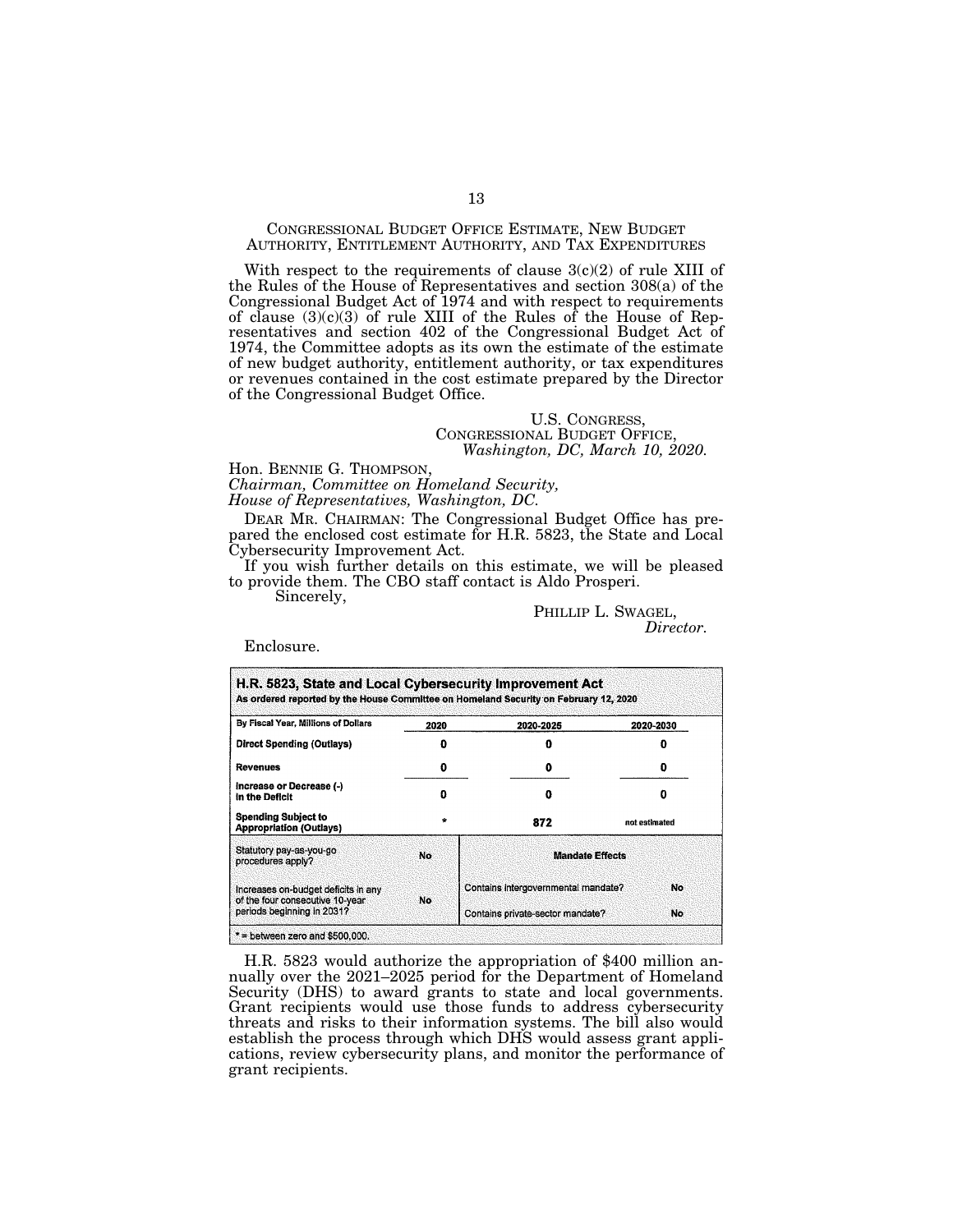Based on historical spending patterns for similar grant programs, CBO estimates that implementing H.R. 5823 would cost \$872 million over the 2020–2025 period (detailed in Table 1). Such spending would be subject to the appropriationof the specified and estimated amounts. That estimate includes \$15 million in salaries and expenses over the 2020–2025 period for administrative costs of reviewing grant applications and cybersecurity plans, and communicating with state and local governments. It also includes \$5 million for the costs of establishing an external advisory committee.

For this estimate, CBO assumes that the bill will be enacted in fiscal year 2020. Under that assumption, the agency could incur some costs in 2020, but CBO expects that most of the costs would be incurred in 2021 and later.

TABLE 1.—ESTIMATED INCREASES IN SPENDING SUBJECT TO APPROPRIATION UNDER H.R. 5823

|                              | By fiscal year, millions of dollars- |                |      |      |      |      |                  |
|------------------------------|--------------------------------------|----------------|------|------|------|------|------------------|
|                              | 2020                                 | 2021           | 2022 | 2023 | 2024 | 2025 | $2020 -$<br>2025 |
| <b>Cybersecurity Grants:</b> |                                      |                |      |      |      |      |                  |
|                              |                                      | 400            | 400  | 400  | 400  | 400  | 2.000            |
|                              | 0                                    | 12             | 84   | 164  | 256  | 336  | 852              |
| Administrative Costs:        |                                      |                |      |      |      |      |                  |
|                              | 永                                    |                |      | 3    | 4    |      | 15               |
|                              | sk.                                  | $\mathfrak{p}$ | 2    | 3    | 4    |      | 15               |
| <b>Advisory Committee:</b>   |                                      |                |      |      |      |      |                  |
|                              |                                      |                |      |      |      |      |                  |
|                              | 永                                    |                |      |      |      |      | 5                |
| <b>Total Changes:</b>        |                                      |                |      |      |      |      |                  |
|                              | 永                                    | 403            | 403  | 404  | 405  | 405  | 2.020            |
|                              | 永                                    | 15             | 87   | 168  | 261  | 341  | 872              |

 $* =$  between zero and \$500,000

The CBO staff contact for this estimate is Aldo Prosperi. The estimate was reviewed by Leo Lex, Deputy Director of Budget Analysis.

#### FEDERAL MANDATES STATEMENT

The Committee adopts as its own the estimate of Federal mandates prepared by the Director of the Congressional Budget Office pursuant to section 423 of the Unfunded Mandates Reform Act.

#### DUPLICATIVE FEDERAL PROGRAMS

Pursuant to clause 3(c) of rule XIII, the Committee finds that H.R. 5823 does not contain any provision that establishes or reauthorizes a program known to be duplicative of another Federal program.

#### PERFORMANCE GOALS AND OBJECTIVES

Pursuant to clause 3(c)(4) of rule XIII of the Rules of the House of Representatives, the objective of H.R. 5823 is to direct the Department of Homeland Security to help State and local governments improve the cybersecurity posture of State, local, Tribal, and territorial governments. To achieve this objective, the Department will be required to engage with appropriate stakeholders to develop a comprehensive Homeland Security Strategy to Improve the Cy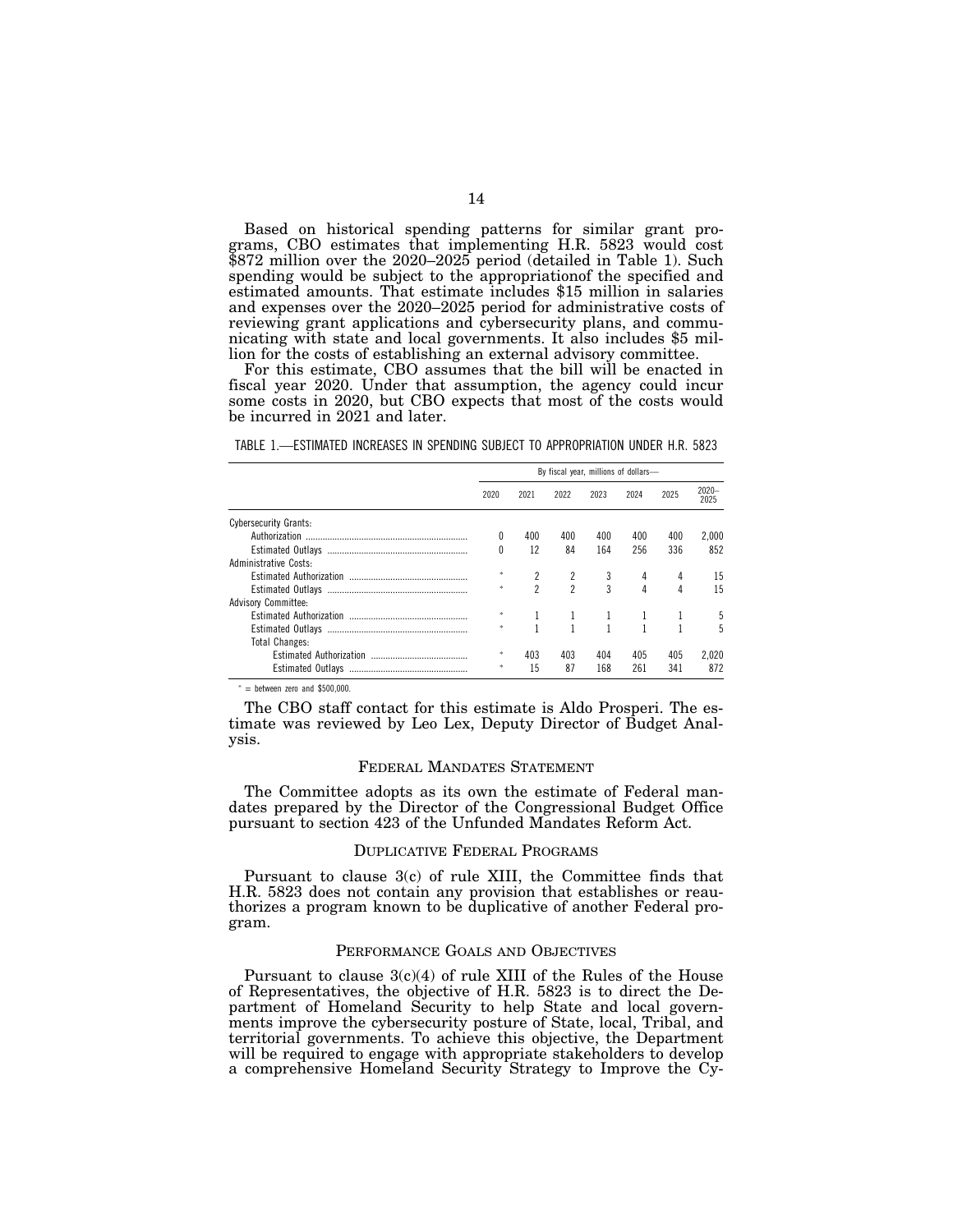bersecurity of State, Local, Tribal, and Territorial Governments to which grantees can align their cybersecurity plans.

### ADVISORY ON EARMARKS

In compliance with rule XXI of the Rules of the House of Representatives, this bill, as reported, contains no congressional earmarks, limited tax benefits, or limited tariff benefits as defined in clause  $9(d)$ ,  $9(e)$ , or  $9(f)$  of the rule XXI.

#### SECTION-BY-SECTION ANALYSIS OF THE LEGISLATION

#### *Section 1. Short title*

This section provides that this bill may be cited as the ''State and Local Cybersecurity Grant Program.''

### *Sec. 2. State and Local Cybersecurity Grant Program*

This section directs the Secretary of Homeland Security, acting through the Director of the Cybersecurity and Infrastructure Security Agency, to establish a program to make grants to States to address cybersecurity risks and cybersecurity threats to information systems of State, local, Tribal, or territorial governments that is administered by the Federal Emergency Management Agency. The program will be referred to as the State and Local Cybersecurity Grant Program.

This section further requires each State seeking funds under the State and Local Cybersecurity Grant Program to develop and submit to the Secretary for approval a cybersecurity plan and establishes the baseline requirements for cybersecurity plans.

This section further requires each State seeking funds under the State and Local Cybersecurity Grant Program to establish a cybersecurity planning committee to assist in the development and implementation of cybersecurity plans and in prioritizing State and Local Cybersecurity Grant Program investments. The cybersecurity planning committees shall be comprised of representatives from counties, cities, towns, and Tribes within the State receiving a grant, including, as appropriate, representatives of rural, suburban, and high-population jurisdictions.

This section further describes permissible uses of grants awarded under the State and Local Cybersecurity Grant Program to include implementing a State's cybersecurity plan, or assisting with activities determined by the Secretary, in consultation with the Director of the Cybersecurity and Infrastructure Security Agency, to be integral to address cybersecurity risks and cybersecurity threats to information systems of State, local, Tribal, or territorial governments, as the case may be.

This section requires the Secretary, acting through the Director of the Cybersecurity and Infrastructure Agency, to review State cybersecurity plans to ensure they comport with the baseline requirements set forth in the section and the Homeland Security Strategy to Improve the Cybersecurity of State, Local, Tribal, and Territorial Governments. State cybersecurity plans must be approved by the Secretary before a State may receive grant funds, unless the State certifies that it will submit a cybersecurity plan by September 30, 2020, and grant funds will be used to develop the cybersecurity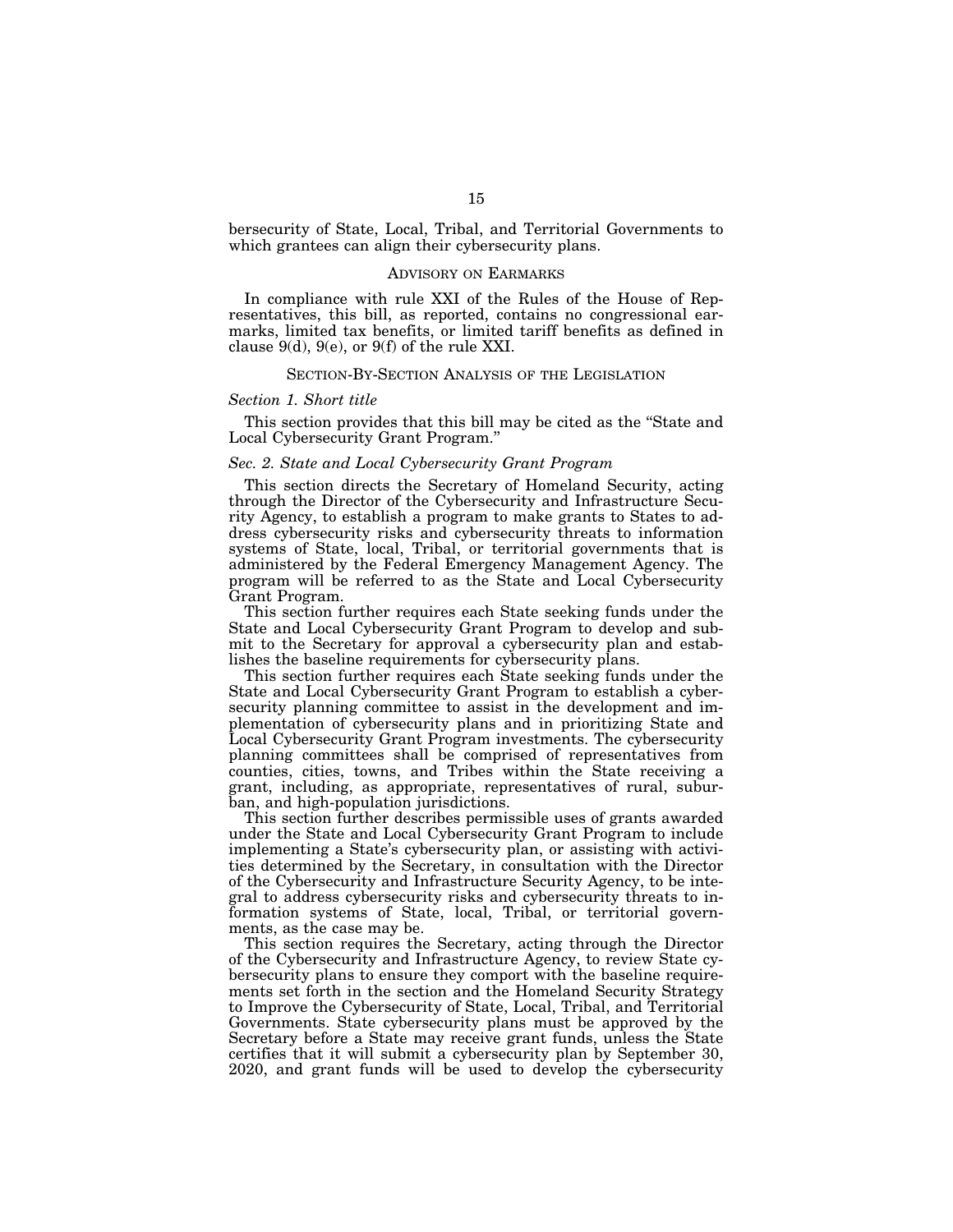plan or the grant will address imminent cybersecurity risks or cybersecurity threats.

This section bars the use of State and Local Cybersecurity Grant Program funds to supplant State, local, Tribal, or territorial funds; for any recipient cost-sharing contribution; to pay a demand for ransom in an attempt to regain access to information or an information system of such State or of a local, Tribal, or territorial government in such State; for recreational or social purposes; or for any purpose that does not directly address cybersecurity risks or cybersecurity threats on an information systems of such State or of a local, Tribal, or territorial government in such State. States must certify that it will use grant funds for an appropriate purpose. The Secretary is authorized to take such enforcement actions necessary.

This section also authorizes States to amend grant applications to correct defects, sets forth the formula the Secretary shall use to apportion grant awards to eligible grantees, and establishes a State cost-share that increases over time to incentivize States to invest in cybersecurity.

This section requires States (but not territories) to make 80 percent grant funds available to local and Tribal governments within 45 days of receiving the grant award, with certain exceptions. States are required to certify compliance with distribution requirements to the Secretary. If a State fails to make funds available to local and Tribal governments in compliance with this Act, local and Tribal governments may seek direct funding from the Secretary. The Secretary may impose appropriate penalties to enforce this provision.

This section directs the Director of the Cybersecurity and Infrastructure Security Agency to establish a State and Local Cybersecurity Resilience Committee to advise the Director on matters relating to cybersecurity matters particular to State and Local governments, help review State cybersecurity plans, provide feedback on the Homeland Security Strategy to Improve Cybersecurity for State, Local, Tribal, an Territorial Governments, and to assist in the development of State and Local Cybersecurity Grant guidance. This section also describes the membership and terms of the State and Local Cybersecurity Resilience Committee, and provides that the members shall not receive compensation.

This section requires States receiving a grant to annually submit a report on the progress of the State in implementing the approved cybersecurity plan to the Secretary. If the State does not have an approved cybersecurity plan, the State shall submit to the Secretary a report describing how grant funds were obligated and expended to develop a cybersecurity plan or improve the cybersecurity of information systems owned or operated by State, local, Tribal, or territorial governments in such State. The Secretary, acting through the Director, shall make each such report publicly available, including by making each such report available on the internet website of the Agency, subject to any redactions the Director determines necessary to protect classified or other sensitive information. The Committee expects the Secretary to establish consist framework for the annual report, including consistent metrics and categories of analysis, so Congress is able assess how grant funds are supporting the improvement in the cybersecurity posture of State, local, Tribal, and territorial governments. The Committee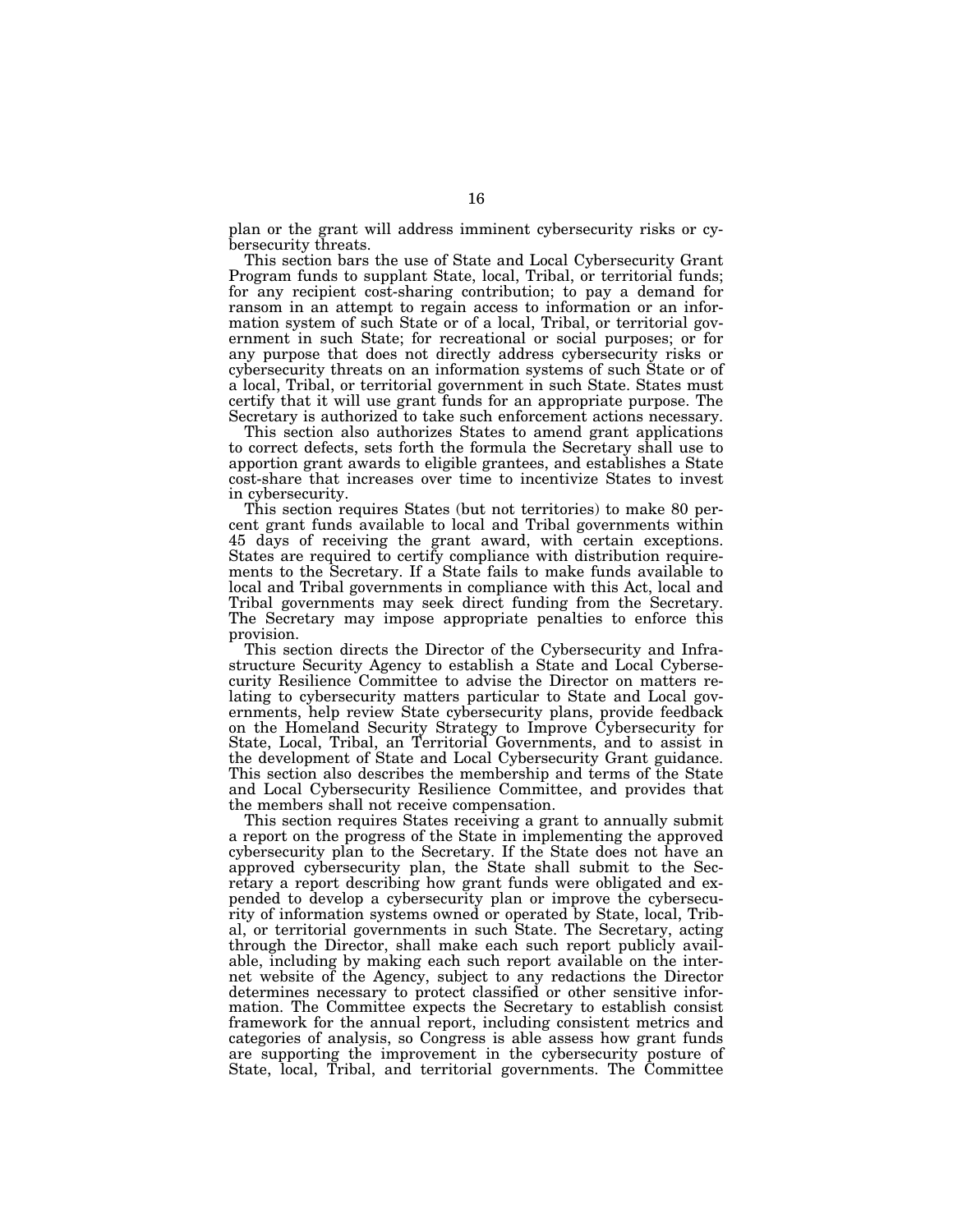further expects the report to include information on the use, or barriers to use, of .gov domain services by State, local, Tribal, and territorial governments.

This section requires the Secretary to submit a report to Congress annually on the use of grant funds and progress achieving the objectives set forth in the Homeland Security Strategy to Improve the Cybersecurity of State, Local, Tribal, and Territorial Governments, among other things.

This section authorizes \$400,000,000 in appropriations for this grant program from FY 2021 through FY 2025, and such sums necessary thereafter.

## *Sec. 3. Strategy*

This section requires the Secretary, acting through the Director of the Cybersecurity and Infrastructure Security Agency, to develop a resource guide for use by State, local, Tribal, and territorial government officials, including law enforcement officers, to help such officials identify, prepare for, detect, protect against, respond to, and recover from cybersecurity risks, cybersecurity threats, and incidents.

This section requires that, not later than 270 days after the date of the enactment, the Secretary, acting through the Director, to develop and make publicly available, in coordination with appropriate Federal departments and agencies, State, local, Tribal, and territorial governments, the State and Local Cybersecurity Resilience Committee, and other stakeholders, as appropriate, a Homeland Security Strategy to Improve the Cybersecurity of State, Local, Tribal, and Territorial Governments that provides recommendations regarding how the Federal Government should support and promote the ability of State, local, Tribal, and territorial governments to identify, protect against, detect, respond to, and recover from cybersecurity risks, cybersecurity threats, and incidents and establishes baseline requirements and principles to which State cybersecurity plans under such section shall be aligned. The Committee expects the Department of Homeland Security to submit budget or legislative proposals, as necessary, to address any resource or authority gaps identified.

This section further describes the contents of the Homeland Security Strategy to Improve the Cybersecurity of State, Local Tribal, and Territorial Governments, as well as considerations that should inform the strategy. The Committee expects the Cybersecurity and Infrastructure Security Agency to emphasize to State, local, Tribal, and territorial governments the benefits of .gov domain services.

This section amends the responsibilities of the Director of the Cybersecurity and Infrastructure Security Agency related to the Director's responsibilities related to improving the cybersecurity of State and local governments.

This section requires the Director of the Cybersecurity and Infrastructure Security Agency to, not later than 180 days after the date of the enactment of this Act, conduct a study to assess the feasibility of implementing a short-term rotational program for the detail of approved State, local, Tribal, and territorial government employees in cyber workforce positions to the Agency.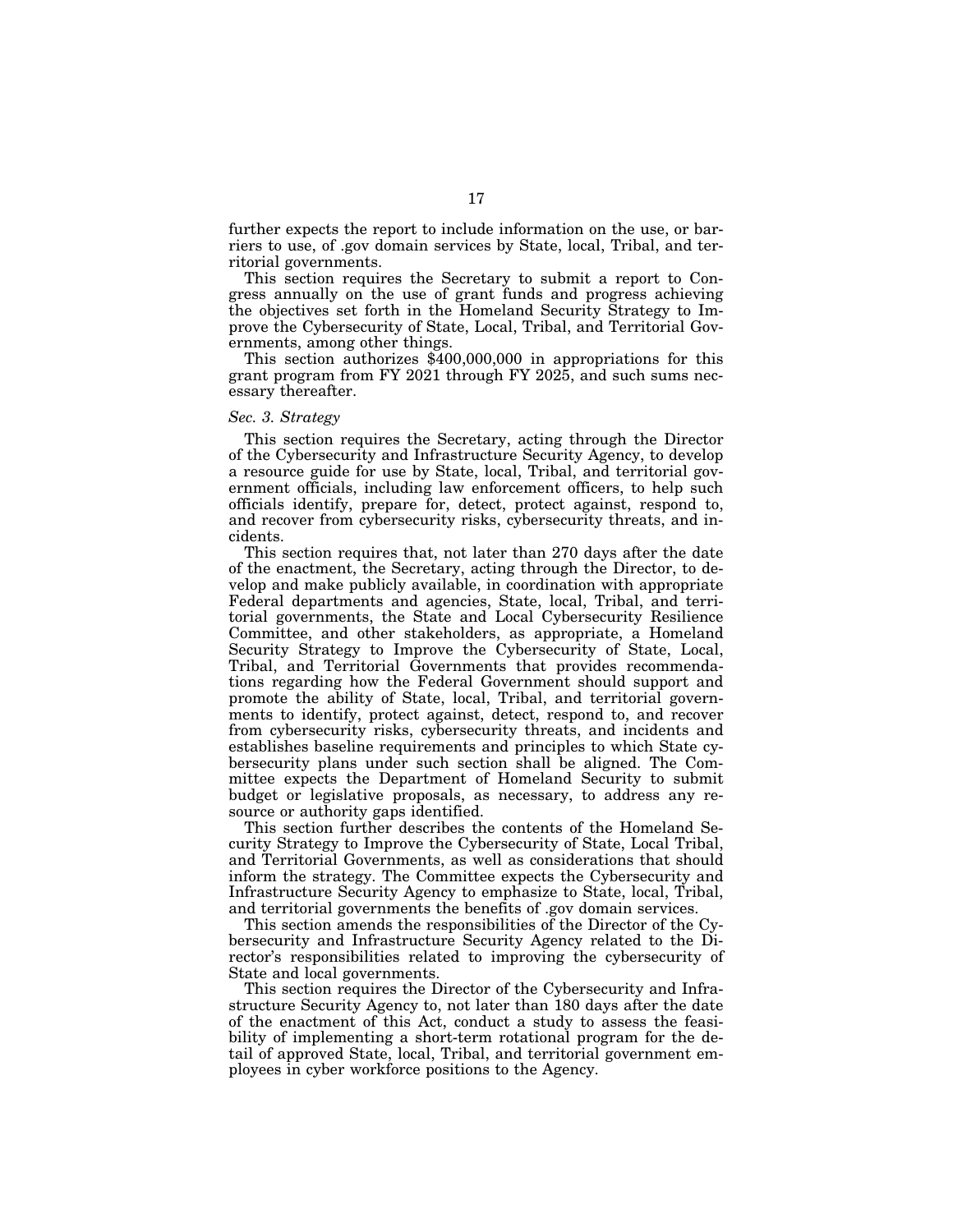CHANGES IN EXISTING LAW MADE BY THE BILL, AS REPORTED

In compliance with clause 3(e) of rule XIII of the Rules of the House of Representatives, changes in existing law made by the bill, as reported, are shown as follows (existing law proposed to be omitted is enclosed in black brackets, new matter is printed in italics, and existing law in which no change is proposed is shown in roman):

### **HOMELAND SECURITY ACT OF 2002**

## **SECTION 1. SHORT TITLE; TABLE OF CONTENTS.**

(a) SHORT TITLE.—This Act may be cited as the ''Homeland Security Act of 2002''.

(b) TABLE OF CONTENTS.—The table of contents for this Act is as follows:

Sec. 1. Short title; table of contents.

\* \* \* \* \* \* \* \* TITLE XXII—CYBERSECURITY AND INFRASTRUCTURE SECURITY AGENCY

Subtitle A—Cybersecurity and Infrastructure Security

\* \* \* \* \* \* \* \*

*Sec. 2215. State and Local Cybersecurity Grant Program. Sec. 2216. Cybersecurity resource guide development for State, local, Tribal, and territorial government officials.* 

\* \* \* \* \* \* \*

# **TITLE XXII—CYBERSECURITY AND INFRASTRUCTURE SECURITY AGENCY**

# **Subtitle A—Cybersecurity and Infrastructure Security**

\* \* \* \* \* \* \* **SEC. 2202. CYBERSECURITY AND INFRASTRUCTURE SECURITY AGEN-CY.** 

(a) REDESIGNATION.—

(1) IN GENERAL.—The National Protection and Programs Directorate of the Department shall, on and after the date of the enactment of this subtitle, be known as the "Cybersecurity and Infrastructure Security Agency'' (in this subtitle referred to as the ''Agency'').

(2) REFERENCES.—Any reference to the National Protection and Programs Directorate of the Department in any law, regulation, map, document, record, or other paper of the United States shall be deemed to be a reference to the Cybersecurity and Infrastructure Security Agency of the Department.

(b) DIRECTOR.—

(1) IN GENERAL.—The Agency shall be headed by a Director of Cybersecurity and Infrastructure Security (in this subtitle referred to as the "Director"), who shall report to the Secretary.

(2) REFERENCE.—Any reference to an Under Secretary responsible for overseeing critical infrastructure protection, cy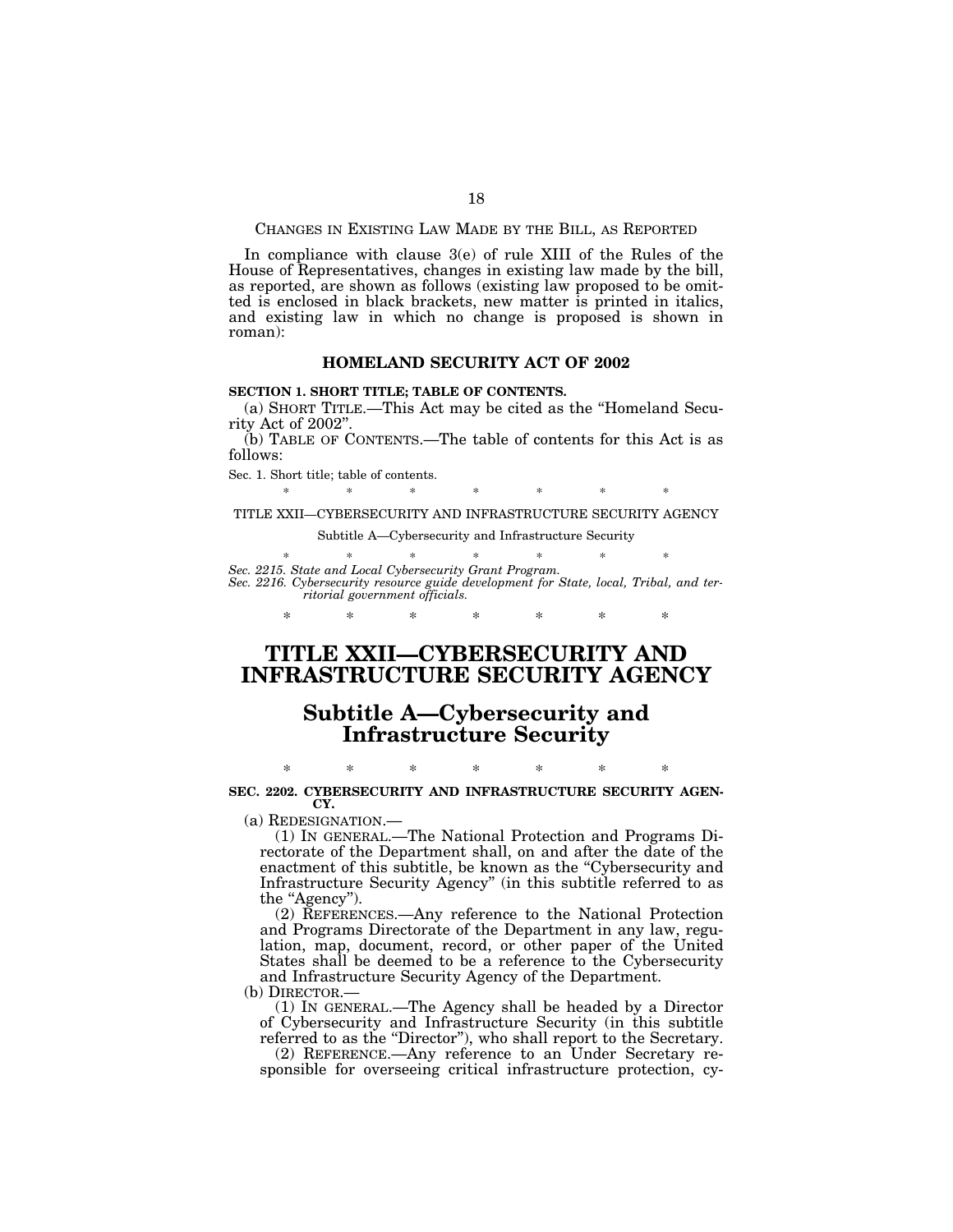bersecurity, and any other related program of the Department as described in section  $103(a)(1)(H)$  as in effect on the day before the date of enactment of this subtitle in any law, regulation, map, document, record, or other paper of the United States shall be deemed to be a reference to the Director of Cybersecurity and Infrastructure Security of the Department.

(c) RESPONSIBILITIES.—The Director shall—

(1) lead cybersecurity and critical infrastructure security programs, operations, and associated policy for the Agency, including national cybersecurity asset response activities;

(2) coordinate with Federal entities, including Sector-Specific Agencies, and non-Federal entities, including international entities, to carry out the cybersecurity and critical infrastructure activities of the Agency, as appropriate;

(3) carry out the responsibilities of the Secretary to secure Federal information and information systems consistent with law, including subchapter II of chapter 35 of title 44, United States Code, and the Cybersecurity Act of 2015 (contained in division N of the Consolidated Appropriations Act, 2016 (Public Law 114–113));

(4) coordinate a national effort to secure and protect against critical infrastructure risks, consistent with subsection  $(e)(1)(E);$ 

(5) upon request, provide analyses, expertise, and other technical assistance to critical infrastructure owners and operators and, where appropriate, provide those analyses, expertise, and other technical assistance in coordination with Sector-Specific Agencies and other Federal departments and agencies;

*(6) develop program guidance, in consultation with the State and Local Government Cybersecurity Resiliency Committee established under section 2215, for the State and Local Cybersecurity Grant Program under such section or any other homeland security assistance administered by the Department to improve cybersecurity;* 

*(7) review, in consultation with the State and Local Cybersecurity Resiliency Committee, all cybersecurity plans of State, local, Tribal, and territorial governments developed pursuant to any homeland security assistance administered by the Department to improve cybersecurity;* 

*(8) provide expertise and technical assistance to State, local, Tribal, and territorial government officials with respect to cybersecurity;* 

*(9) provide education, training, and capacity development to enhance the security and resilience of cybersecurity and infrastructure security;* 

*(10) provide information to State, local, Tribal, and territorial governments on the security benefits of .gov domain name registration services;* 

 $[(6)]$  (11) develop and utilize mechanisms for active and frequent collaboration between the Agency and Sector-Specific Agencies to ensure appropriate coordination, situational awareness, and communications with Sector-Specific Agencies;

 $\lceil (7) \rceil$  (12) maintain and utilize mechanisms for the regular and ongoing consultation and collaboration among the Divisions of the Agency to further operational coordination, inte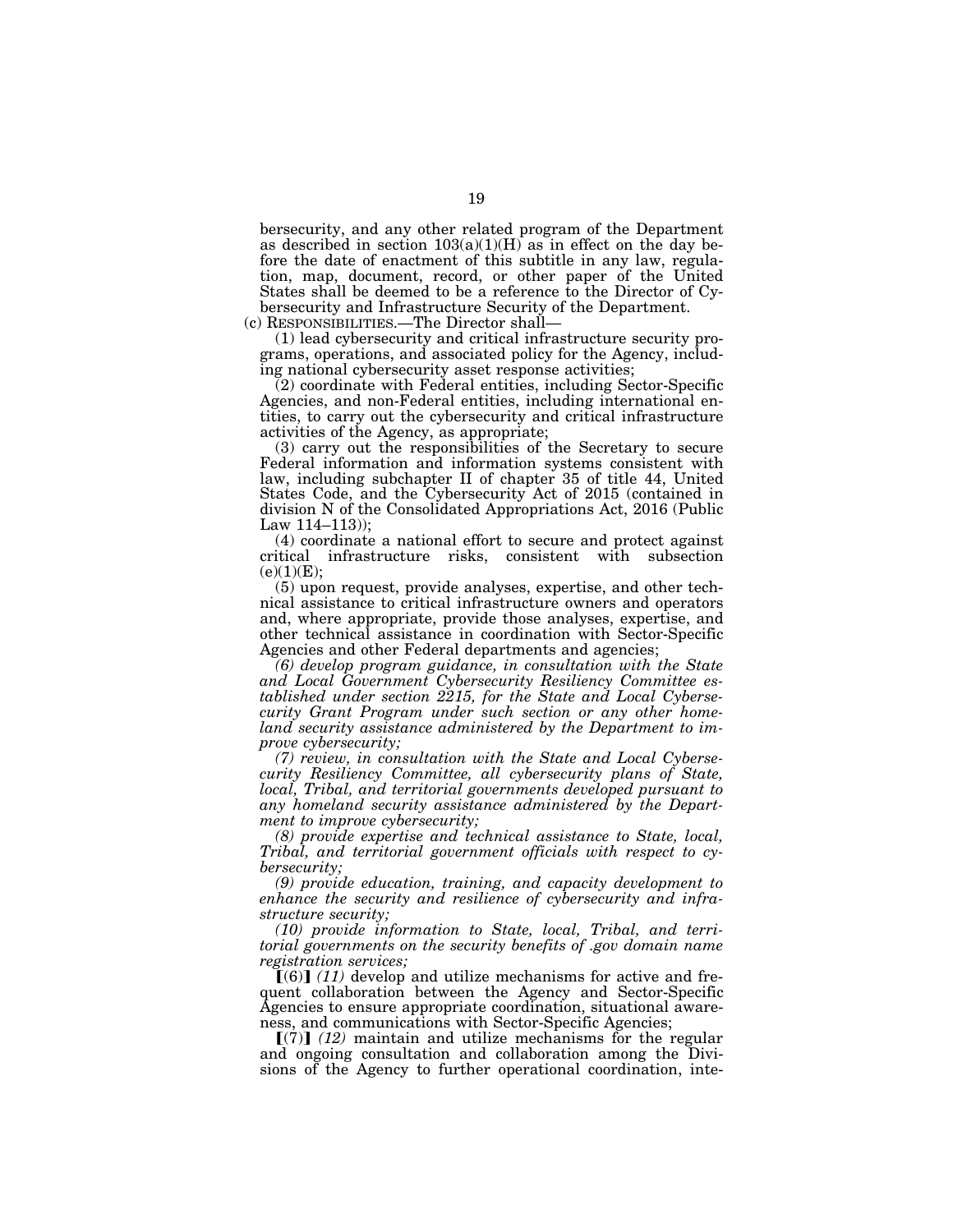grated situational awareness, and improved integration across the Agency in accordance with this Act;

 $(8)$  (13) develop, coordinate, and implement—

(A) comprehensive strategic plans for the activities of the Agency; and

(B) risk assessments by and for the Agency;

 $(9)$  (14) carry out emergency communications responsibilities, in accordance with title XVIII;

 $[(10)]$   $(15)$  carry out cybersecurity, infrastructure security, and emergency communications stakeholder outreach and engagement and coordinate that outreach and engagement with critical infrastructure Sector-Specific Agencies, as appropriate; and

 $[(11)]$   $(16)$  carry out such other duties and powers prescribed by law or delegated by the Secretary.

(d) DEPUTY DIRECTOR.—There shall be in the Agency a Deputy Director of Cybersecurity and Infrastructure Security who shall—

(1) assist the Director in the management of the Agency; and (2) report to the Director.

(e) CYBERSECURITY AND INFRASTRUCTURE SECURITY AUTHORITIES OF THE SECRETARY.—

(1) IN GENERAL.—The responsibilities of the Secretary relating to cybersecurity and infrastructure security shall include the following:

(A) To access, receive, and analyze law enforcement information, intelligence information, and other information from Federal Government agencies, State, local, tribal, and territorial government agencies, including law enforcement agencies, and private sector entities, and to integrate that information, in support of the mission responsibilities of the Department, in order to—

 $(i)$  identify and assess the nature and scope of terrorist threats to the homeland;

(ii) detect and identify threats of terrorism against the United States; and

(iii) understand those threats in light of actual and potential vulnerabilities of the homeland.

(B) To carry out comprehensive assessments of the vulnerabilities of the key resources and critical infrastructure of the United States, including the performance of risk assessments to determine the risks posed by particular types of terrorist attacks within the United States, including an assessment of the probability of success of those attacks and the feasibility and potential efficacy of various countermeasures to those attacks. At the discretion of the Secretary, such assessments may be carried out in coordination with Sector-Specific Agencies.

(C) To integrate relevant information, analysis, and vulnerability assessments, regardless of whether the information, analysis, or assessments are provided or produced by the Department, in order to make recommendations, including prioritization, for protective and support measures by the Department, other Federal Government agencies, State, local, tribal, and territorial government agencies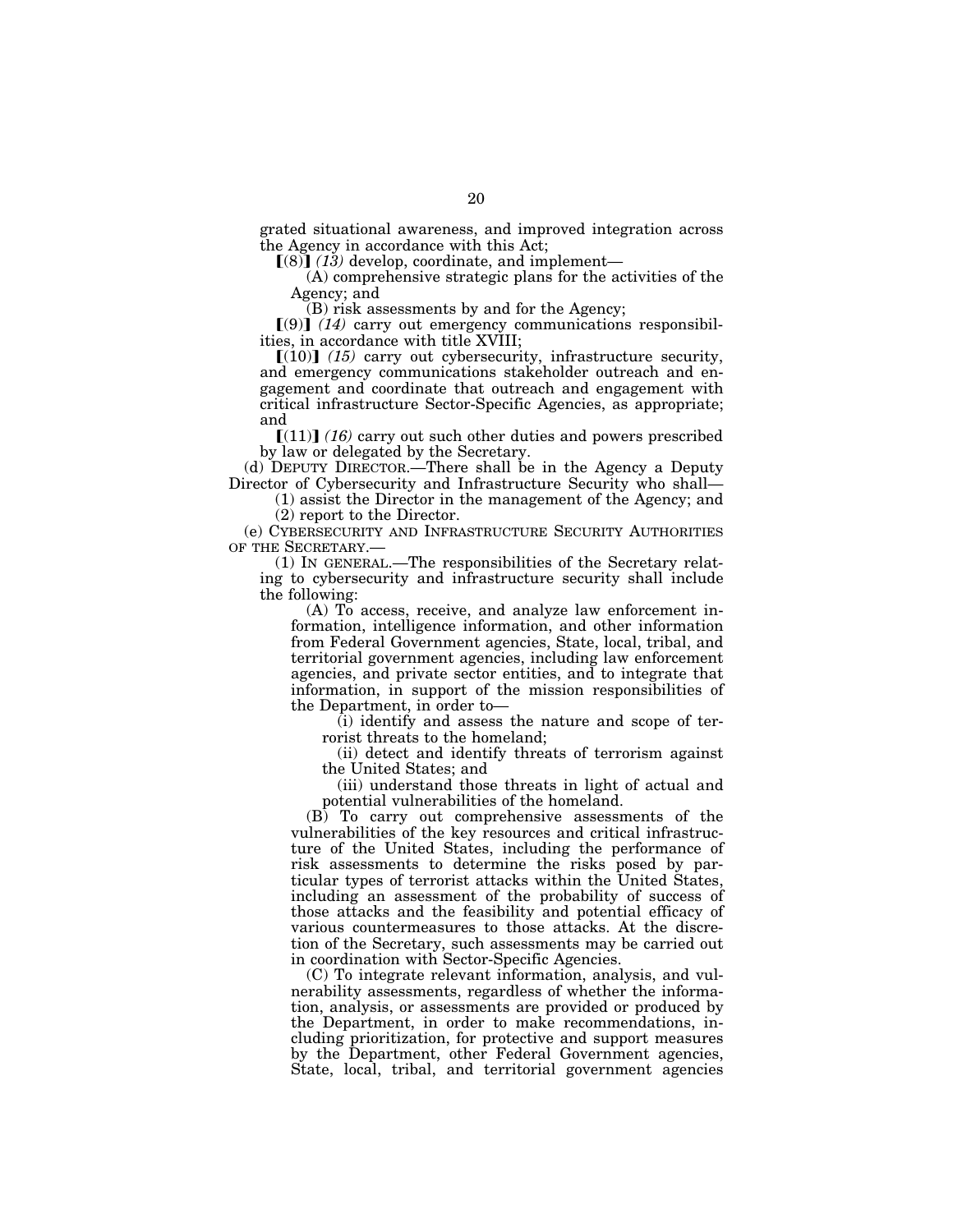and authorities, the private sector, and other entities regarding terrorist and other threats to homeland security.

(D) To ensure, pursuant to section 202, the timely and efficient access by the Department to all information necessary to discharge the responsibilities under this title, including obtaining that information from other Federal Government agencies.

(E) To develop, in coordination with the Sector-Specific Agencies with available expertise, a comprehensive national plan for securing the key resources and critical infrastructure of the United States, including power production, generation, and distribution systems, information technology and telecommunications systems (including satellites), electronic financial and property record storage and transmission systems, emergency communications systems, and the physical and technological assets that support those systems.

(F) To recommend measures necessary to protect the key resources and critical infrastructure of the United States in coordination with other Federal Government agencies, including Sector-Specific Agencies, and in cooperation with State, local, tribal, and territorial government agencies and authorities, the private sector, and other entities.

(G) To review, analyze, and make recommendations for improvements to the policies and procedures governing the sharing of information relating to homeland security within the Federal Government and between Federal Government agencies and State, local, tribal, and territorial government agencies and authorities.

(H) To disseminate, as appropriate, information analyzed by the Department within the Department to other Federal Government agencies with responsibilities relating to homeland security and to State, local, tribal, and territorial government agencies and private sector entities with those responsibilities in order to assist in the deterrence, prevention, or preemption of, or response to, terrorist attacks against the United States.

(I) To consult with State, local, tribal, and territorial government agencies and private sector entities to ensure appropriate exchanges of information, including law enforcement-related information, relating to threats of terrorism against the United States.

(J) To ensure that any material received pursuant to this Act is protected from unauthorized disclosure and handled and used only for the performance of official duties.

(K) To request additional information from other Federal Government agencies, State, local, tribal, and territorial government agencies, and the private sector relating to threats of terrorism in the United States, or relating to other areas of responsibility assigned by the Secretary, including the entry into cooperative agreements through the Secretary to obtain such information.

(L) To establish and utilize, in conjunction with the Chief Information Officer of the Department, a secure com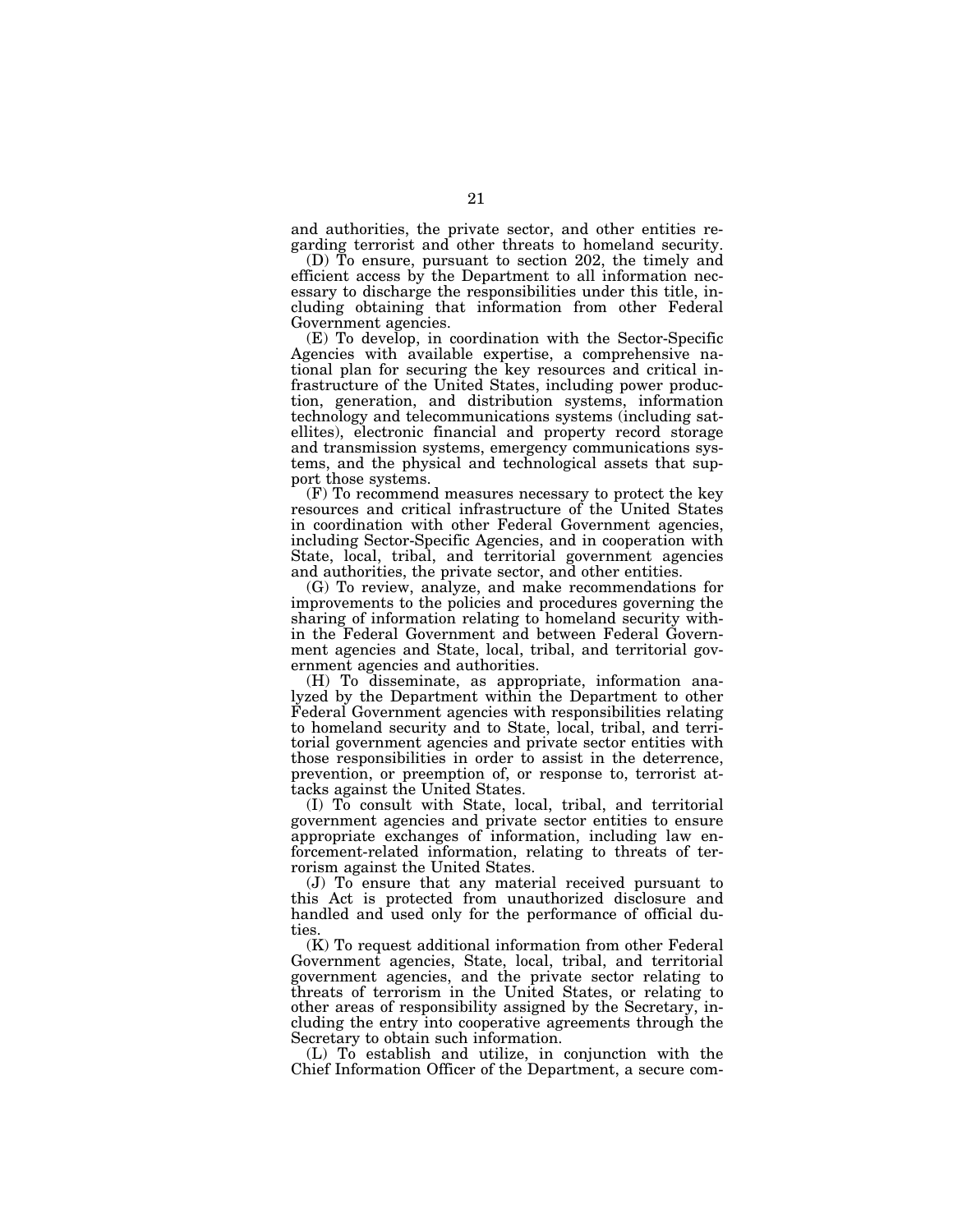munications and information technology infrastructure, including data-mining and other advanced analytical tools, in order to access, receive, and analyze data and information in furtherance of the responsibilities under this section, and to disseminate information acquired and analyzed by the Department, as appropriate.

(M) To coordinate training and other support to the elements and personnel of the Department, other Federal Government agencies, and State, local, tribal, and territorial government agencies that provide information to the Department, or are consumers of information provided by the Department, in order to facilitate the identification and sharing of information revealed in their ordinary duties and the optimal utilization of information received from the Department.

(N) To coordinate with Federal, State, local, tribal, and territorial law enforcement agencies, and the private sector, as appropriate.

(O) To exercise the authorities and oversight of the functions, personnel, assets, and liabilities of those components transferred to the Department pursuant to section  $201(g)$ .

(P) To carry out the functions of the national cybersecurity and communications integration center under section 2209.

(Q) To carry out the requirements of the Chemical Facility Anti-Terrorism Standards Program established under title XXI and the secure handling of ammonium nitrate program established under subtitle J of title VIII, or any successor programs.

(2) REALLOCATION.—The Secretary may reallocate within the Agency the functions specified in sections 2203(b) and 2204(b), consistent with the responsibilities provided in paragraph (1), upon certifying to and briefing the appropriate congressional committees, and making available to the public, at least 60 days prior to the reallocation that the reallocation is necessary for carrying out the activities of the Agency.<br>(3) STAFF.—

 $(A)$  In GENERAL.—The Secretary shall provide the Agency with a staff of analysts having appropriate expertise and experience to assist the Agency in discharging the responsibilities of the Agency under this section.

(B) PRIVATE SECTOR ANALYSTS.—Analysts under this subsection may include analysts from the private sector.

(C) SECURITY CLEARANCES.—Analysts under this subsection shall possess security clearances appropriate for their work under this section.

(4) DETAIL OF PERSONNEL.—

(A) IN GENERAL.—In order to assist the Agency in discharging the responsibilities of the Agency under this section, personnel of the Federal agencies described in subparagraph (B) may be detailed to the Agency for the performance of analytic functions and related duties.

(B) AGENCIES.—The Federal agencies described in this subparagraph are—

(i) the Department of State;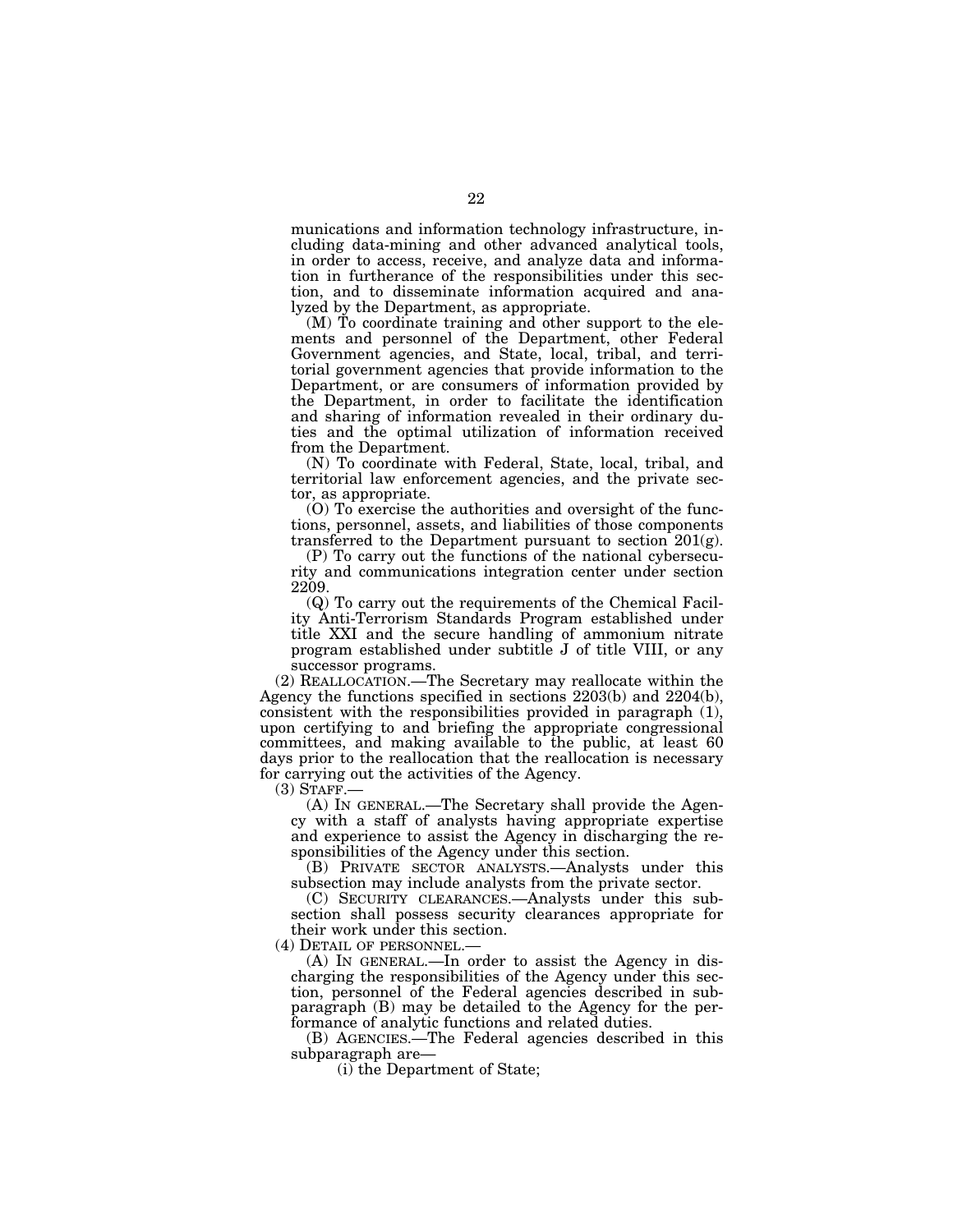(ii) the Central Intelligence Agency;

(iii) the Federal Bureau of Investigation;

(iv) the National Security Agency;

(v) the National Geospatial-Intelligence Agency;

(vi) the Defense Intelligence Agency;

(vii) Sector-Specific Agencies; and

(viii) any other agency of the Federal Government that the President considers appropriate.

(C) INTERAGENCY AGREEMENTS.—The Secretary and the head of a Federal agency described in subparagraph (B) may enter into agreements for the purpose of detailing personnel under this paragraph.

(D) BASIS.—The detail of personnel under this paragraph may be on a reimbursable or non-reimbursable basis.

(f) COMPOSITION.—The Agency shall be composed of the following divisions:

(1) The Cybersecurity Division, headed by an Assistant Director.

(2) The Infrastructure Security Division, headed by an Assistant Director.

(3) The Emergency Communications Division under title XVIII, headed by an Assistant Director.<br>(g)  $Co$ -LOCATION.—

 $(1)$  In GENERAL.—To the maximum extent practicable, the Director shall examine the establishment of central locations in geographical regions with a significant Agency presence.

 $(2)$  COORDINATION.—When establishing the central locations described in paragraph (1), the Director shall coordinate with component heads and the Under Secretary for Management to co-locate or partner on any new real property leases, renewing any occupancy agreements for existing leases, or agreeing to extend or newly occupy any Federal space or new construction. (h) PRIVACY.—

(1) IN GENERAL.—There shall be a Privacy Officer of the Agency with primary responsibility for privacy policy and compliance for the Agency.

(2) RESPONSIBILITIES.—The responsibilities of the Privacy Officer of the Agency shall include—

(A) assuring that the use of technologies by the Agency sustain, and do not erode, privacy protections relating to the use, collection, and disclosure of personal information;

(B) assuring that personal information contained in systems of records of the Agency is handled in full compliance as specified in section 552a of title 5, United States Code (commonly known as the "Privacy Act of 1974");

(C) evaluating legislative and regulatory proposals involving collection, use, and disclosure of personal information by the Agency; and

(D) conducting a privacy impact assessment of proposed rules of the Agency on the privacy of personal information, including the type of personal information collected and the number of people affected.

(i) SAVINGS.—Nothing in this title may be construed as affecting in any manner the authority, existing on the day before the date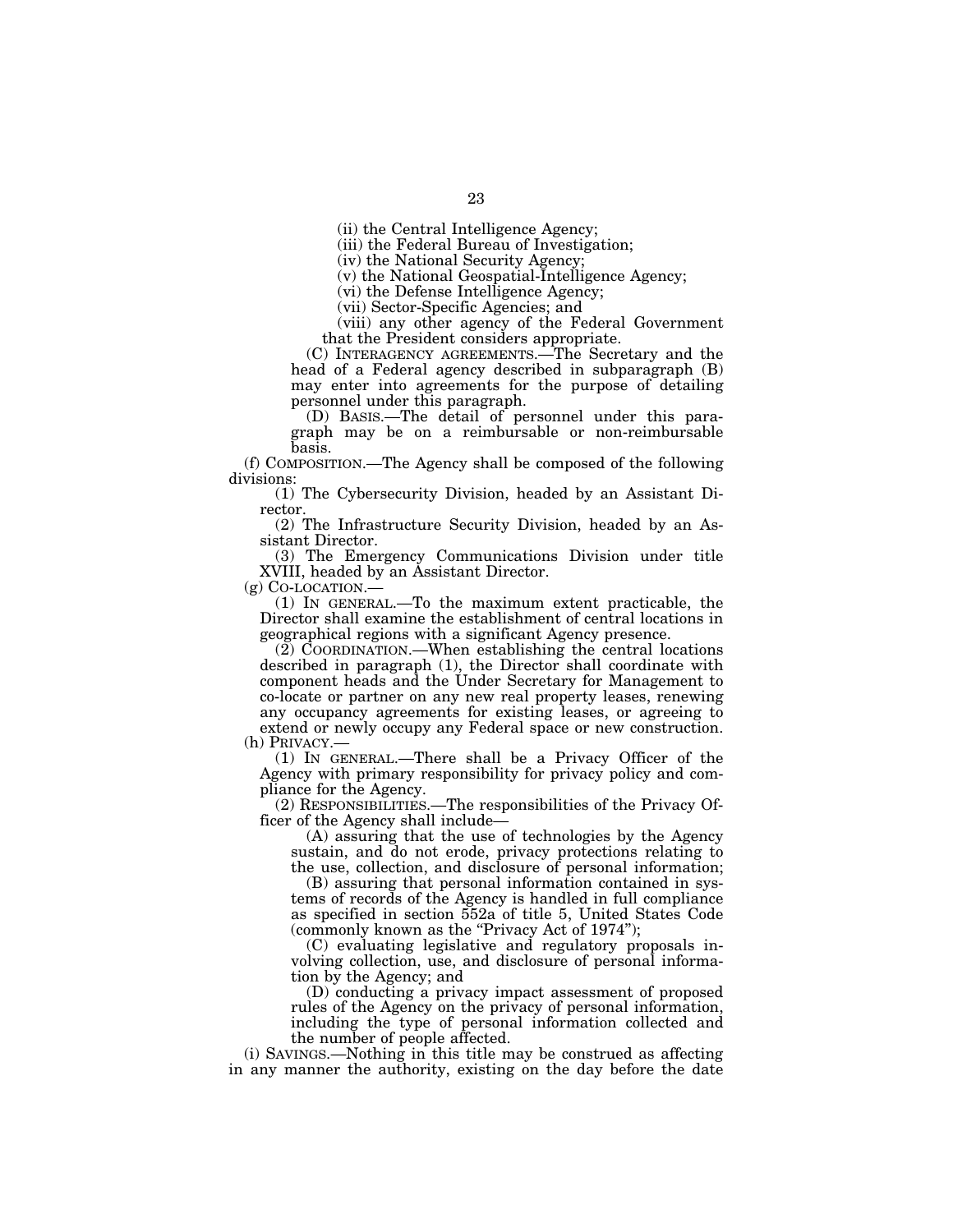of enactment of this title, of any other component of the Department or any other Federal department or agency, including the authority provided to the Sector-Specific Agency specified in section  $61003(c)$  of division F of the Fixing America's Surface Transportation Act (6 U.S.C. 121 note; Public Law 114–94).

\* \* \* \* \* \* \*

#### **SEC. 2210. CYBERSECURITY PLANS.**

(a) DEFINITIONS.—In this section—

(1) the term ''agency information system'' means an information system used or operated by an agency or by another entity on behalf of an agency;

(2) the terms ''cybersecurity risk'' and ''information system'' have the meanings given those terms in section 2209;

(3) the term ''intelligence community'' has the meaning given the term in section 3(4) of the National Security Act of 1947 (50 U.S.C. 3003(4)); and

(4) the term "national security system" has the meaning given the term in section 11103 of title 40, United States Code.<br>(b) INTRUSION ASSESSMENT PLAN.—

 $(1)$  REQUIREMENT.—The Secretary, in coordination with the Director of the Office of Management and Budget, shall—

(A) develop and implement an intrusion assessment plan to proactively detect, identify, and remove intruders in agency information systems on a routine basis; and

(B) update such plan as necessary.

(2) EXCEPTION.—The intrusion assessment plan required under paragraph (1) shall not apply to the Department of Defense, a national security system, or an element of the intelligence community.

(c) CYBER INCIDENT RESPONSE PLAN.—The Director of Cybersecurity and InfrastructureSecurity shall, in coordination with appropriate Federal departments and agencies, State and local governments, sector coordinating councils, information sharing and analysis organizations (as defined in section 2222(5)), owners and operators of critical infrastructure, and other appropriate entities and individuals, develop, regularly update, maintain, and exercise adaptable cyber incident response plans to address cybersecurity risks (as defined in section 2209) to critical infrastructure.

(d) NATIONAL RESPONSE FRAMEWORK.—The Secretary, in coordination with the heads of other appropriate Federal departments and agencies, and in accordance with the National Cybersecurity Incident Response Plan required under subsection (c), shall regularly update, maintain, and exercise the Cyber Incident Annex to the National Response Framework of the Department.

*(e) HOMELAND SECURITY STRATEGY TO IMPROVE THE CYBERSECU-RITY OF STATE, LOCAL, TRIBAL, AND TERRITORIAL GOVERNMENTS.—* 

*(1) IN GENERAL.—Not later than 270 days after the date of the enactment of this subsection, the Secretary, acting through the Director, shall, in coordination with appropriate Federal departments and agencies, State, local, Tribal, and territorial governments, the State and Local Cybersecurity Resilience Committee (established under section 2215), and other stakeholders, as appropriate, develop and make publicly available a Homeland Security Strategy to Improve the Cybersecurity of State,*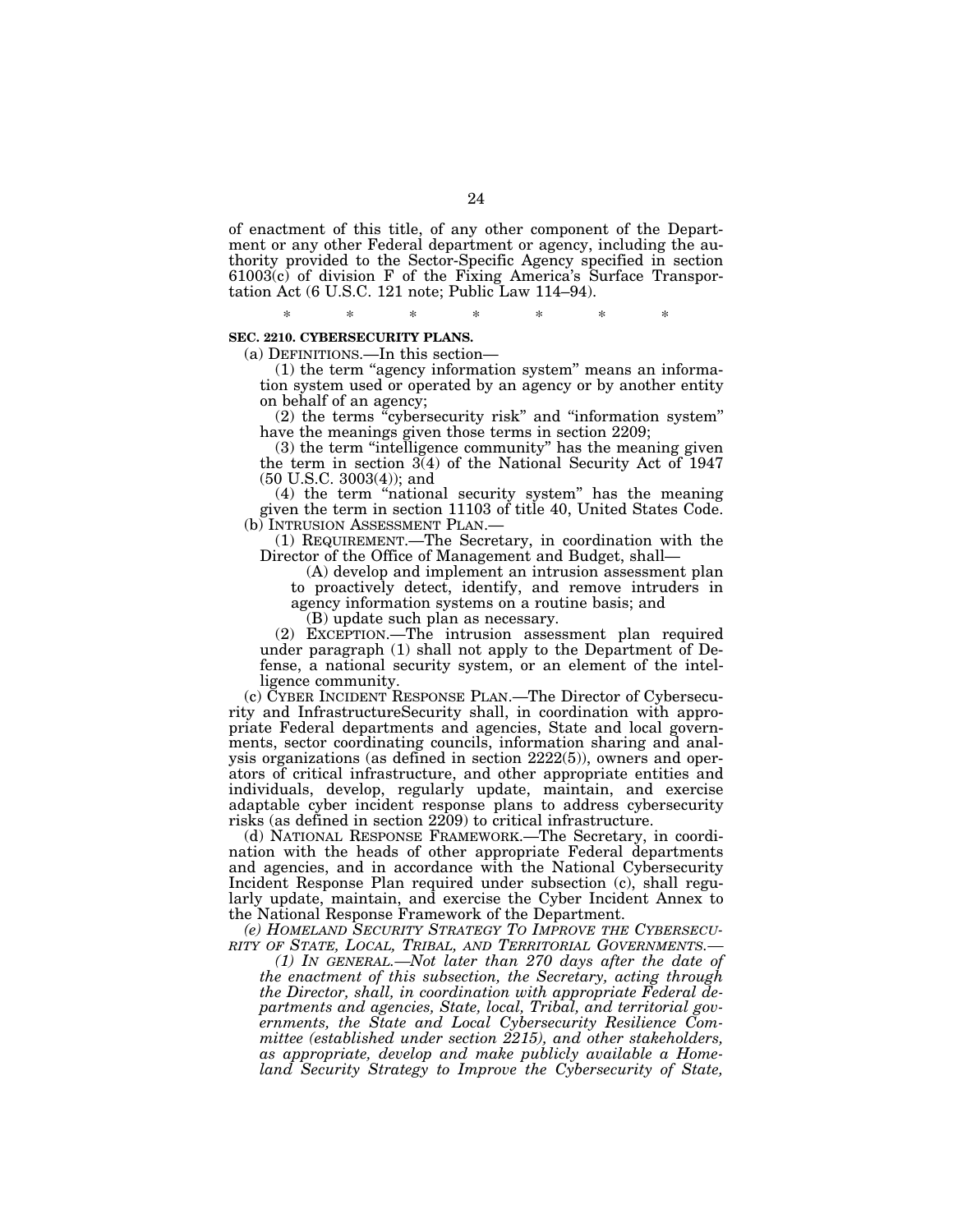*Local, Tribal, and Territorial Governments that provides recommendations regarding how the Federal Government should support and promote the ability State, local, Tribal, and territorial governments to identify, protect against, detect respond to, and recover from cybersecurity risks, cybersecurity threats, and incidents (as such term is defined in section 2209) and establishes baseline requirements and principles to which Cybersecurity Plans under such section shall be aligned.* 

*(2) CONTENTS.—The Homeland Security Strategy to Improve the Cybersecurity of State, Local, Tribal, and Territorial Governments required under paragraph (1) shall—* 

*(A) identify capability gaps in the ability of State, local, Tribal, and territorial governments to identify, protect against, detect, respond to, and recover from cybersecurity risks, cybersecurity threats, and incidents;* 

*(B) identify Federal resources and capabilities that are available or could be made available to State, local, Tribal, and territorial governments to help such governments identify, protect against, detect, respond to, and recover from cybersecurity risks, cybersecurity threats, and incidents;* 

*(C) identify and assess the limitations of Federal resources and capabilities available to State, local, Tribal, and territorial governments to help such governments identify, protect against, detect, respond to, and recover from cybersecurity risks, cybersecurity threats, and incidents, and make recommendations to address such limitations;* 

*(D) identify opportunities to improve the Agency's coordination with Federal and non-Federal entities, such as the Multi-State Information Sharing and Analysis Center, to improve incident exercises, information sharing and incident notification procedures, the ability for State, local, Tribal, and territorial governments to voluntarily adapt and implement guidance in Federal binding operational directives, and opportunities to leverage Federal schedules for cybersecurity investments under section 502 of title 40, United States Code;* 

*(E) recommend new initiatives the Federal Government should undertake to improve the ability of State, local, Tribal, and territorial governments to help such governments identify, protect against, detect, respond to, and recover from cybersecurity risks, cybersecurity threats, and incidents;* 

*(F) set short-term and long-term goals that will improve the ability of State, local, Tribal, and territorial governments to help such governments identify, protect against, detect, respond to, and recover from cybersecurity risks, cybersecurity threats, and incidents; and* 

*(G) set dates, including interim benchmarks, as appropriate for State, local, Tribal, territorial governments to establish baseline capabilities to identify, protect against, detect, respond to, and recover from cybersecurity risks, cybersecurity threats, and incidents.* 

*(3) CONSIDERATIONS.—In developing the Homeland Security Strategy to Improve the Cybersecurity of State, Local, Tribal, and Territorial Governments required under paragraph (1), the*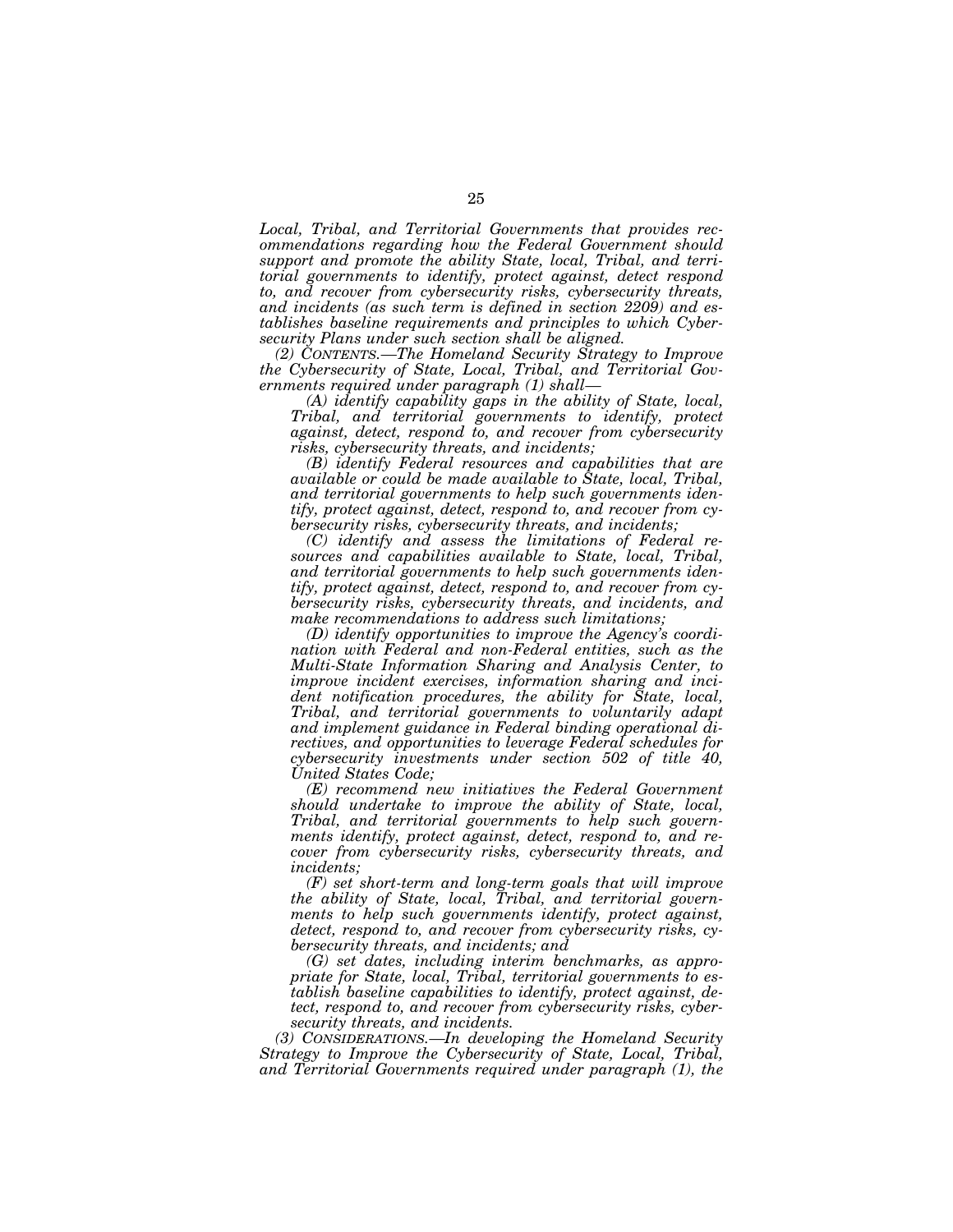*Director, in coordination with appropriate Federal departments and agencies, State, local, Tribal, and territorial governments, the State and Local Cybersecurity Resilience Committee, and other stakeholders, as appropriate, shall consider—* 

*(A) lessons learned from incidents that have affected State, local, Tribal, and territorial governments, and exercises with Federal and non-Federal entities;* 

*(B) the impact of incidents that have affected State, local, Tribal, and territorial governments, including the resulting costs to such governments;* 

*(C) the information related to the interest and ability of state and non-state threat actors to compromise information systems owned or operated by State, local, Tribal, and territorial governments;* 

*(D) emerging cybersecurity risks and cybersecurity threats to State, local, Tribal, and territorial governments resulting from the deployment of new technologies; and* 

*(E) recommendations made by the State and Local Cybersecurity Resilience Committee.* 

## \* \* \* \* \* \* \*

## *SEC. 2215. STATE AND LOCAL CYBERSECURITY GRANT PROGRAM.*

*(a) ESTABLISHMENT.—The Secretary, acting through the Director, shall establish a program to make grants to States to address cybersecurity risks and cybersecurity threats to information systems of State, local, Tribal, or territorial governments (referred to as the ''State and Local Cybersecurity Grant Program'' in this section).* 

*(b) BASELINE REQUIREMENTS.—A grant awarded under this section shall be used in compliance with the following:* 

*(1) The Cybersecurity Plan required under subsection (d) and approved pursuant to subsection (g).* 

*(2) The Homeland Security Strategy to Improve the Cybersecurity of State, Local, Tribal, and Territorial Governments required in accordance with section 2210, when issued.* 

*(c) ADMINISTRATION.—The State and Local Cybersecurity Grant Program shall be administered in the same program office that administers grants made under sections 2003 and 2004.* 

*(d) ELIGIBILITY.— (1) IN GENERAL.—A State applying for a grant under the State and Local Cybersecurity Grant Program shall submit to the Secretary a Cybersecurity Plan for approval. Such plan shall—* 

*(A) incorporate, to the extent practicable, any existing plans of such State to protect against cybersecurity risks and cybersecurity threats to information systems of State, local, Tribal, or territorial governments;* 

*(B) describe, to the extent practicable, how such State shall—* 

*(i) enhance the preparation, response, and resiliency of information systems owned or operated by such State or, if appropriate, by local, Tribal, or territorial governments, against cybersecurity risks and cybersecurity threats;* 

*(ii) implement a process of continuous cybersecurity vulnerability assessments and threat mitigation prac-*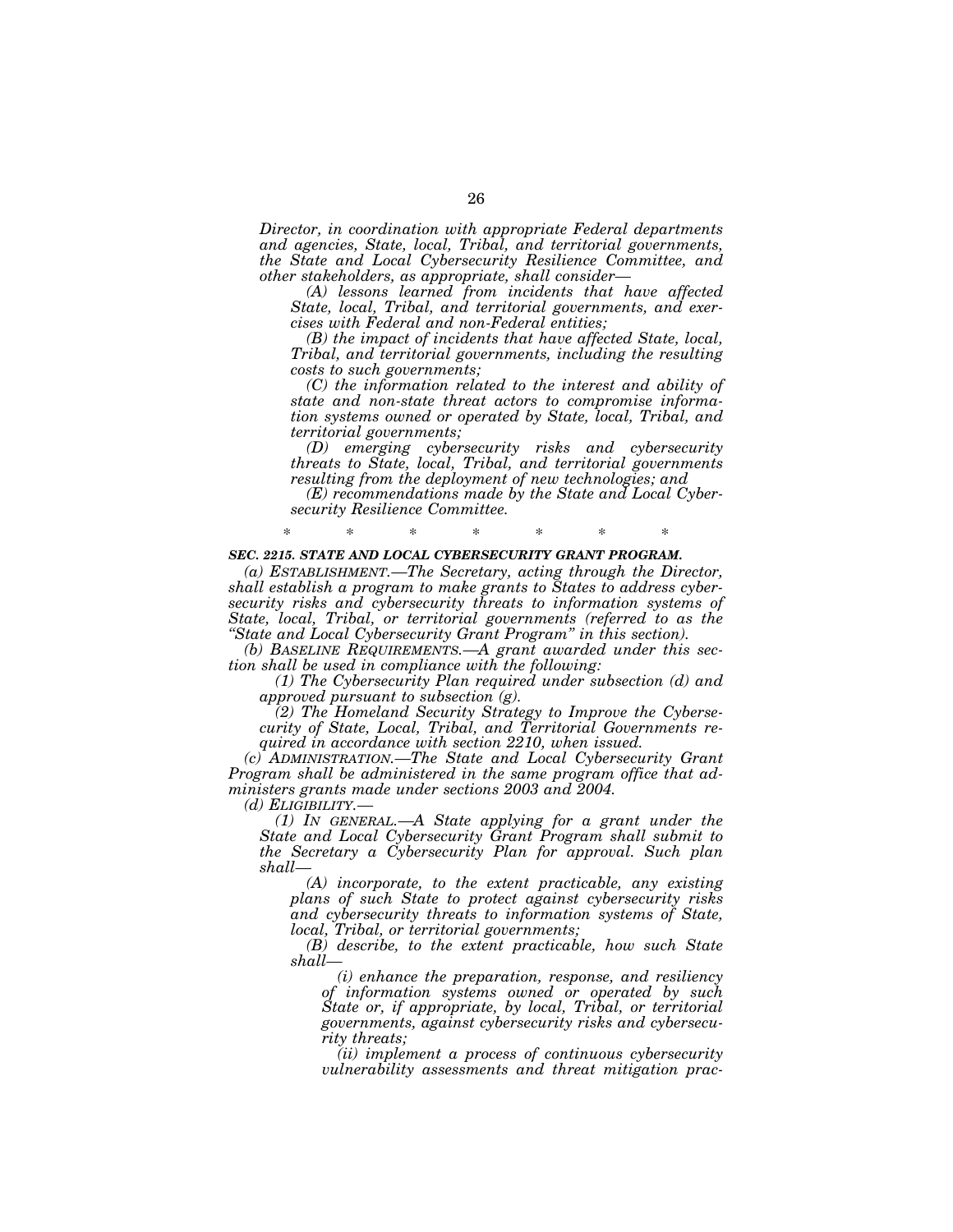*tices prioritized by degree of risk to address cybersecurity risks and cybersecurity threats in information systems of such State, local, Tribal, or territorial governments;* 

*(iii) ensure that State, local, Tribal, and territorial governments that own or operate information systems within the State adopt best practices and methodologies to enhance cybersecurity, such as the practices set forth in the cybersecurity framework developed by the National Institute of Standards and Technology;* 

*(iv) promote the delivery of safe, recognizable, and trustworthy online services by State, local, Tribal, and territorial governments, including through the use of the .gov internet domain;* 

*(v) mitigate any identified gaps in the State, local, Tribal, or territorial government cybersecurity workforces, enhance recruitment and retention efforts for such workforces, and bolster the knowledge, skills, and abilities of State, local, Tribal, and territorial government personnel to address cybersecurity risks and cybersecurity threats;* 

*(vi) ensure continuity of communications and data networks within such State between such State and local, Tribal, and territorial governments that own or operate information systems within such State in the event of an incident involving such communications or data networks within such State;* 

*(vii) assess and mitigate, to the greatest degree possible, cybersecurity risks and cybersecurity threats related to critical infrastructure and key resources, the degradation of which may impact the performance of information systems within such State;* 

*(viii) enhance capability to share cyber threat indicators and related information between such State and local, Tribal, and territorial governments that own or operate information systems within such State; and* 

*(ix) develop and coordinate strategies to address cybersecurity risks and cybersecurity threats in consultation with—* 

*(I) local, Tribal, and territorial governments within the State; and* 

*(II) as applicable—* 

*(aa) neighboring States or, as appropriate, members of an information sharing and analysis organization; and* 

*(bb) neighboring countries; and* 

*(C) include, to the extent practicable, an inventory of the information technology deployed on the information systems owned or operated by such State or by local, Tribal, or territorial governments within such State, including legacy information technology that is no longer supported by the manufacturer.* 

*(e) PLANNING COMMITTEES.—*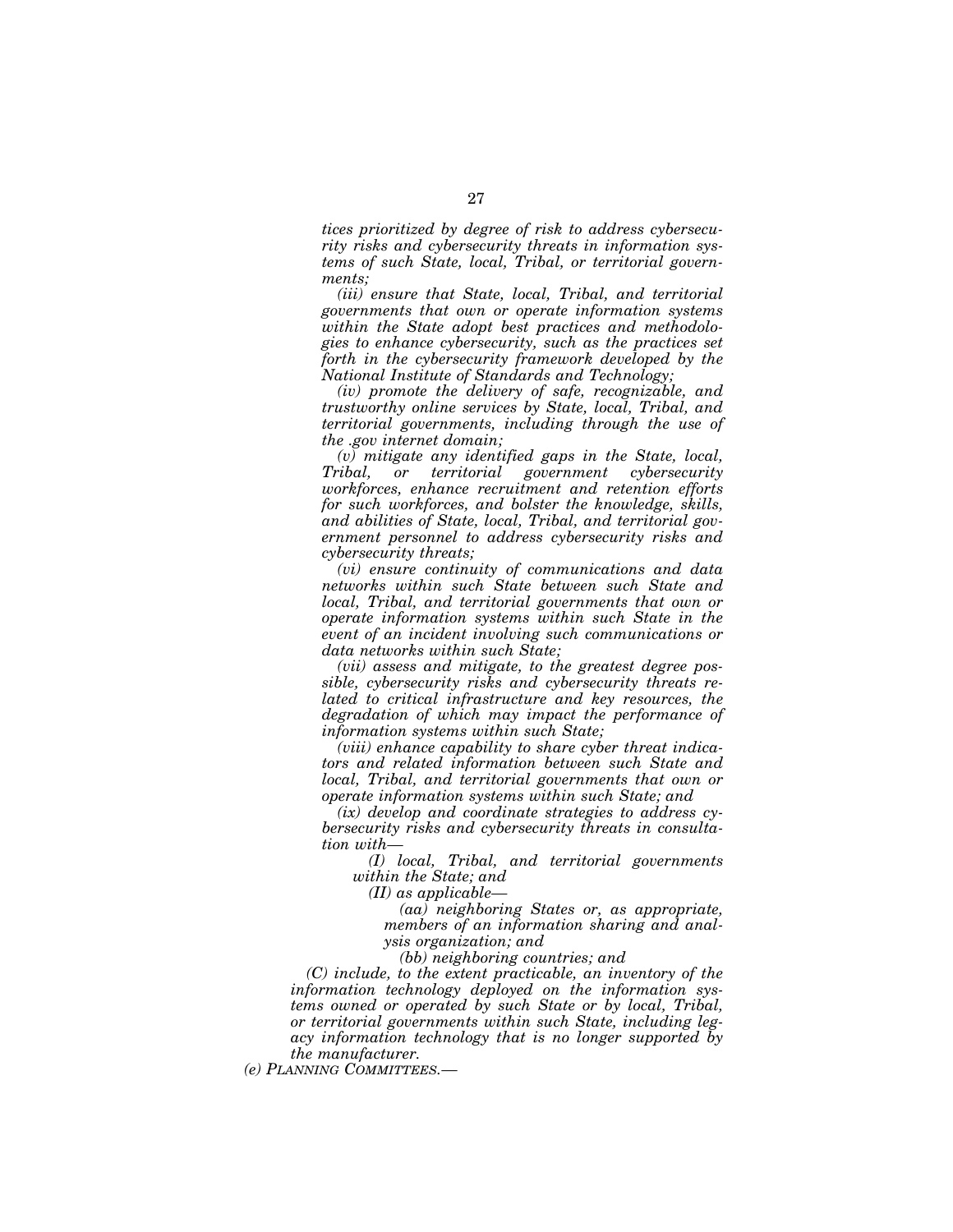*(1) IN GENERAL.—A State applying for a grant under this section shall establish a cybersecurity planning committee to assist in the following:* 

*(A) The development, implementation, and revision of such State's Cybersecurity Plan required under subsection (d).* 

*(B) The determination of effective funding priorities for such grant in accordance with subsection (f).* 

*(2) COMPOSITION.—Cybersecurity planning committees described in paragraph (1) shall be comprised of representatives from counties, cities, towns, and Tribes within the State receiving a grant under this section, including, as appropriate, representatives of rural, suburban, and high-population jurisdictions.* 

*(3) RULE OF CONSTRUCTION REGARDING EXISTING PLANNING COMMITTEES.—Nothing in this subsection may be construed to require that any State establish a cybersecurity planning committee if such State has established and uses a multijurisdictional planning committee or commission that meets the requirements of this paragraph.* 

*(f) USE OF FUNDS.—A State that receives a grant under this section shall use the grant to implement such State's Cybersecurity Plan, or to assist with activities determined by the Secretary, in consultation with the Director, to be integral to address cybersecurity risks and cybersecurity threats to information systems of State, local, Tribal, or territorial governments, as the case may be.* 

*(g) APPROVAL OF PLANS.—* 

*(1) APPROVAL AS CONDITION OF GRANT.—Before a State may receive a grant under this section, the Secretary, acting through the Director, shall review and approve such State's Cybersecurity Plan required under subsection (d).* 

*(2) PLAN REQUIREMENTS.—In approving a Cybersecurity Plan under this subsection, the Director shall ensure such Plan—* 

*(A) meets the requirements specified in subsection (d); and* 

*(B) upon issuance of the Homeland Security Strategy to Improve the Cybersecurity of State, Local, Tribal, and Territorial Governments authorized pursuant to section 2210, complies, as appropriate, with the goals and objectives of such Strategy.* 

*(3) APPROVAL OF REVISIONS.—The Secretary, acting through the Director, may approve revisions to a Cybersecurity Plan as the Director determines appropriate.* 

*(4) EXCEPTION.—Notwithstanding the requirement under subsection (d) to submit a Cybersecurity Plan as a condition of apply for a grant under this section, such a grant may be awarded to a State that has not so submitted a Cybersecurity Plan to the Secretary if—* 

*(A) such State certifies to the Secretary that it will submit to the Secretary a Cybersecurity Plan for approval by September 30, 2022;* 

*(B) such State certifies to the Secretary that the activities that will be supported by such grant are integral to the development of such Cybersecurity Plan; or*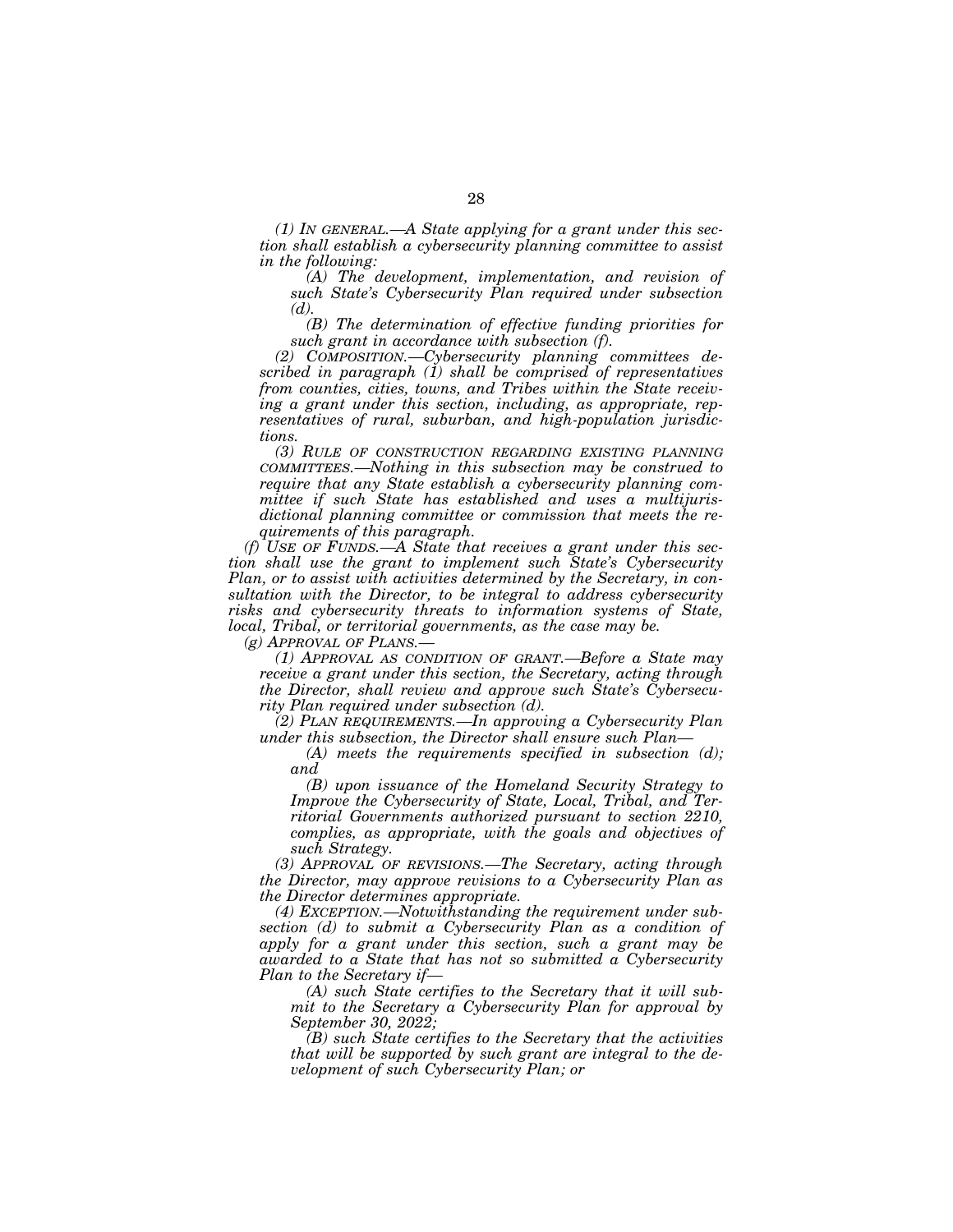*(C) such State certifies to the Secretary, and the Director confirms, that the activities that will be supported by the grant will address imminent cybersecurity risks or cybersecurity threats to the information systems of such State or* 

*of a local, Tribal, or territorial government in such State. (h) LIMITATIONS ON USES OF FUNDS.—* 

*(1) IN GENERAL.—A State that receives a grant under this section may not use such grant—* 

*(A) to supplant State, local, Tribal, or territorial funds;* 

*(B) for any recipient cost-sharing contribution;* 

*(C) to pay a demand for ransom in an attempt to regain access to information or an information system of such State or of a local, Tribal, or territorial government in such State;* 

*(D) for recreational or social purposes; or* 

*(E) for any purpose that does not directly address cybersecurity risks or cybersecurity threats on an information systems of such State or of a local, Tribal, or territorial government in such State.* 

*(2) PENALTIES.—In addition to other remedies available, the Secretary may take such actions as are necessary to ensure that a recipient of a grant under this section is using such grant for the purposes for which such grant was awarded.* 

*(i) OPPORTUNITY TO AMEND APPLICATIONS.—In considering applications for grants under this section, the Secretary shall provide applicants with a reasonable opportunity to correct defects, if any, in such applications before making final awards.* 

*(j) APPORTIONMENT.—For fiscal year 2020 and each fiscal year thereafter, the Secretary shall apportion amounts appropriated to carry out this section among States as follows:* 

*(1) BASELINE AMOUNT.—The Secretary shall first apportion 0.25 percent of such amounts to each of American Samoa, the Commonwealth of the Northern Mariana Islands, Guam, and the Virgin Islands, and 0.75 percent of such amounts to each of the remaining States.* 

*(2) REMAINDER.—The Secretary shall apportion the remainder of such amounts in the ratio that—* 

*(A) the population of each State; bears to* 

*(B) the population of all States.* 

*(k) FEDERAL SHARE.—The Federal share of the cost of an activity carried out using funds made available under the program may not exceed the following percentages:* 

*(1) For fiscal year 2021, 90 percent.* 

*(2) For fiscal year 2022, 80 percent.* 

*(3) For fiscal year 2023, 70 percent.* 

*(4) For fiscal year 2024, 60 percent.* 

*(5) For fiscal year 2025 and each subsequent fiscal year, 50 percent.* 

*(l) STATE RESPONSIBILITIES.—* 

*(1) CERTIFICATION.—Each State that receives a grant under this section shall certify to the Secretary that the grant will be used for the purpose for which the grant is awarded and in compliance with the Cybersecurity Plan or other purpose approved by the Secretary under subsection (g).*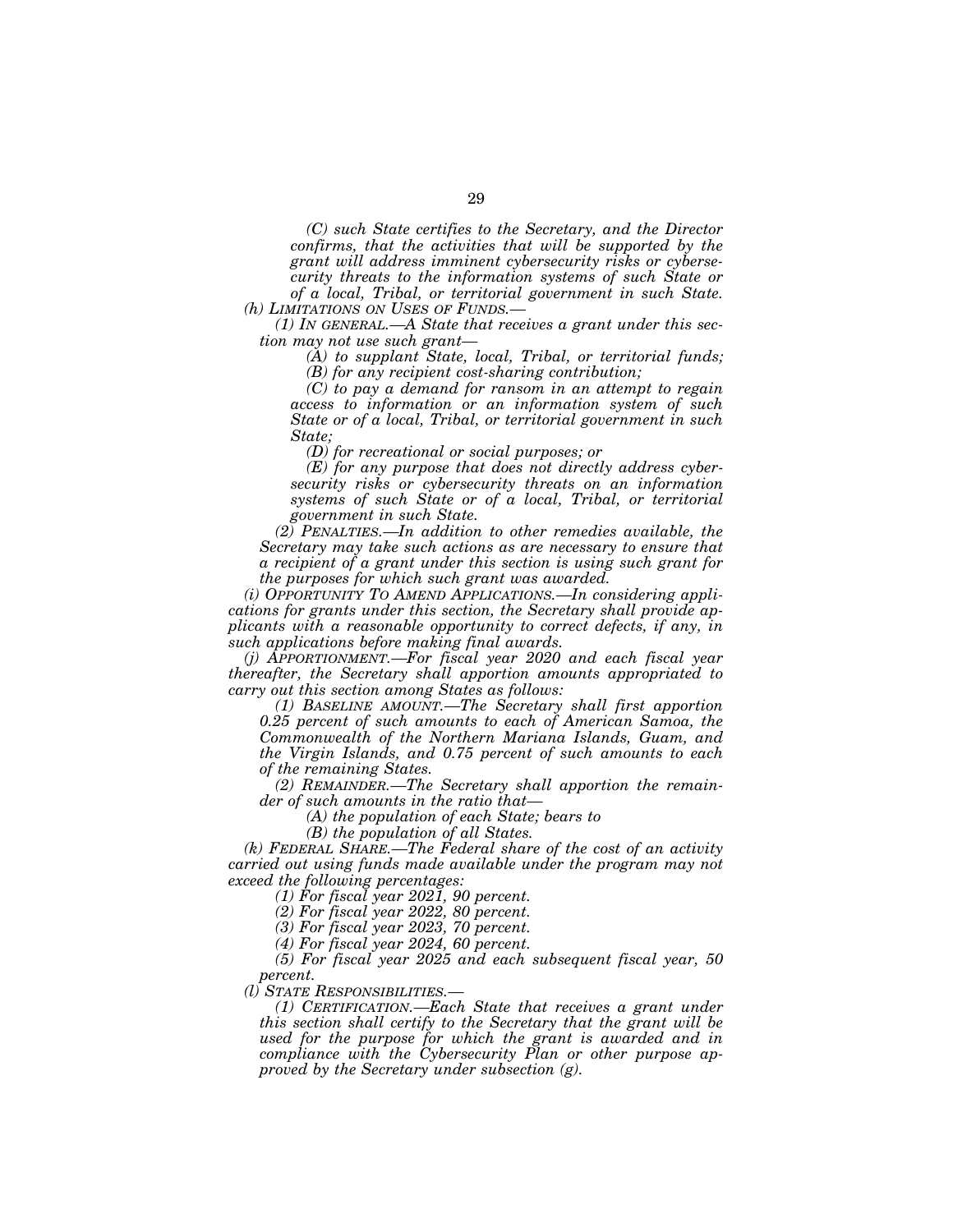*(2) AVAILABILITY OF FUNDS TO LOCAL, TRIBAL, AND TERRI-TORIAL GOVERNMENTS.—Not later than 45 days after a State receives a grant under this section, such State shall, without imposing unreasonable or unduly burdensome requirements as a condition of receipt, obligate or otherwise make available to local, Tribal, and territorial governments in such State, consistent with the applicable Cybersecurity Plan—* 

*(A) not less than 80 percent of funds available under such grant;* 

*(B) with the consent of such local, Tribal, and territorial governments, items, services, capabilities, or activities having a value of not less than 80 percent of the amount of the grant; or* 

*(C) with the consent of the local, Tribal, and territorial governments, grant funds combined with other items, services, capabilities, or activities having the total value of not less than 80 percent of the amount of the grant.* 

*(3) CERTIFICATIONS REGARDING DISTRIBUTION OF GRANT FUNDS TO LOCAL, TRIBAL, TERRITORIAL GOVERNMENTS.—A State shall certify to the Secretary that the State has made the distribution to local, Tribal, and territorial governments required under paragraph (2).* 

*(4) EXTENSION OF PERIOD.—A State may request in writing that the Secretary extend the period of time specified in paragraph (2) for an additional period of time. The Secretary may approve such a request if the Secretary determines such extension is necessary to ensure the obligation and expenditure of grant funds align with the purpose of the grant program.* 

*(5) EXCEPTION.—Paragraph (2) shall not apply to the District of Columbia, the Commonwealth of Puerto Rico, American Samoa, the Commonwealth of the Northern Mariana Islands, Guam, or the Virgin Islands.* 

*(6) DIRECT FUNDING.—If a State does not make the distribution to local, Tribal, or territorial governments in such State required under paragraph (2), such a local, Tribal, or territorial government may petition the Secretary.* 

*(7) PENALTIES.—In addition to other remedies available to the Secretary, the Secretary may terminate or reduce the amount of a grant awarded under this section to a State or transfer grant funds previously awarded to such State directly to the appropriate local, Tribal, or territorial government if such State violates a requirement of this subsection.* 

*(m) ADVISORY COMMITTEE.—* 

*(1) ESTABLISHMENT.—The Director shall establish a State and Local Cybersecurity Resiliency Committee to provide State, local, Tribal, and territorial stakeholder expertise, situational awareness, and recommendations to the Director, as appropriate, regarding how to—* 

*(A) address cybersecurity risks and cybersecurity threats to information systems of State, local, Tribal, or territorial governments; and* 

*(B) improve the ability of such governments to prevent, protect against, respond, mitigate, and recover from cybersecurity risks and cybersecurity threats.*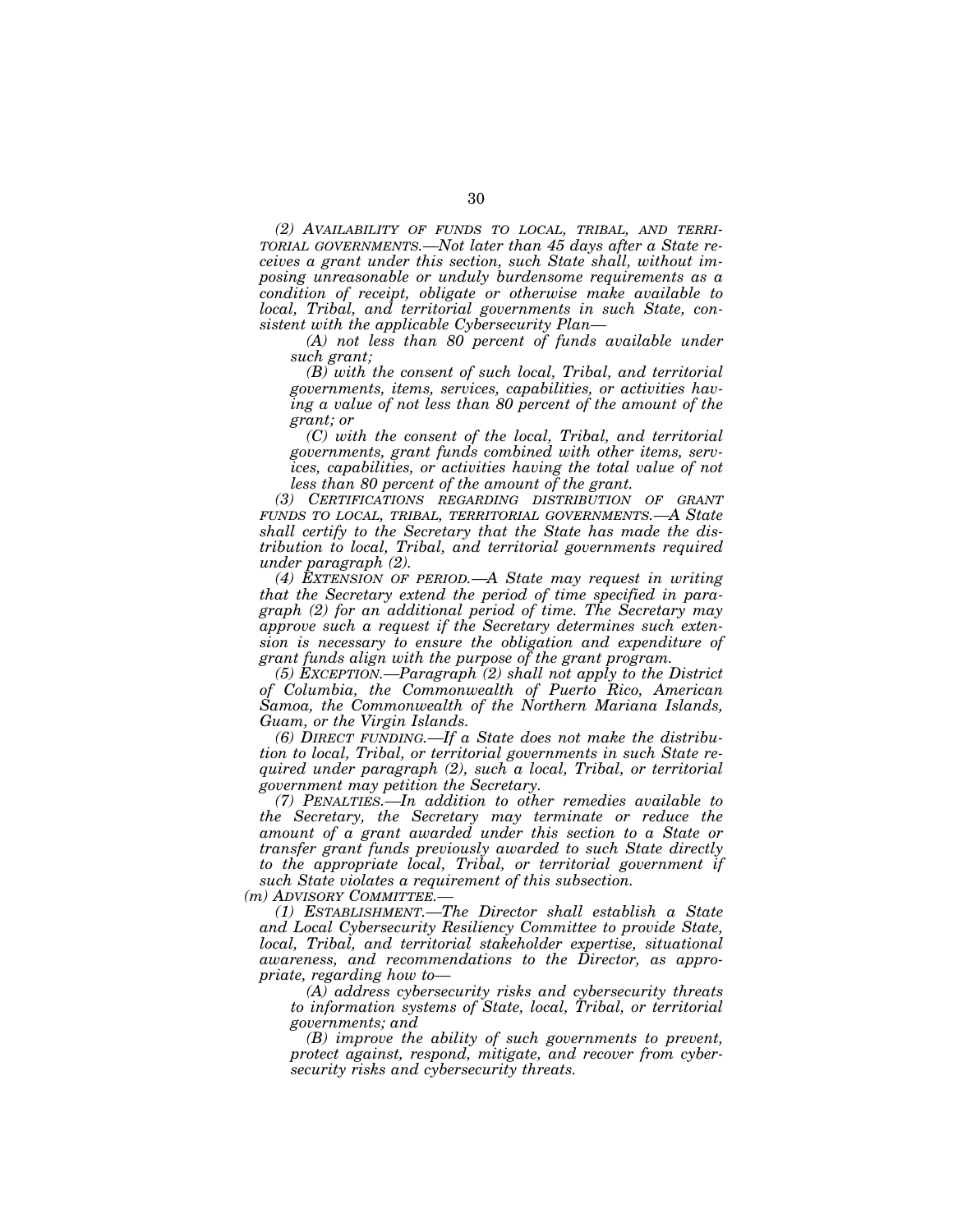*(2) DUTIES.—The State and Local Cybersecurity Resiliency Committee shall—* 

*(A) submit to the Director recommendations that may inform guidance for applicants for grants under this section;* 

*(B) upon the request of the Director, provide to the Director technical assistance to inform the review of Cybersecurity Plans submitted by applicants for grants under this section, and, as appropriate, submit to the Director recommendations to improve such Plans prior to the Director's determination regarding whether to approve such Plans;* 

*(C) advise and provide to the Director input regarding the Homeland Security Strategy to Improve Cybersecurity for State, Local, Tribal, and Territorial Governments required under section 2210; and* 

*(D) upon the request of the Director, provide to the Director recommendations, as appropriate, regarding how to—* 

*(i) address cybersecurity risks and cybersecurity threats on information systems of State, local, Tribal, or territorial governments; and* 

*(ii) improve the cybersecurity resilience of such governments.* 

*(3) MEMBERSHIP.—* 

*(A) NUMBER AND APPOINTMENT.—The State and Local Cybersecurity Resiliency Committee shall be composed of 15 members appointed by the Director, as follows:* 

*(i) Two individuals recommended to the Director by the National Governors Association.* 

*(ii) Two individuals recommended to the Director by the National Association of State Chief Information Officers.* 

*(iii) One individual recommended to the Director by the National Guard Bureau.* 

*(iv) Two individuals recommended to the Director by the National Association of Counties.* 

*(v) Two individuals recommended to the Director by the National League of Cities.* 

*(vi) One individual recommended to the Director by the United States Conference of Mayors.* 

*(vii) One individual recommended to the Director by the Multi-State Information Sharing and Analysis Center.* 

*(viii) Four individuals who have educational and professional experience related to cybersecurity analysis or policy.* 

*(B) TERMS.—Each member of the State and Local Cybersecurity Resiliency Committee shall be appointed for a term of two years, except that such term shall be three years only in the case of members who are appointed initially to the Committee upon the establishment of the Committee. Any member appointed to fill a vacancy occurring before the expiration of the term for which the member's predecessor was appointed shall be appointed only for the remainder of such term. A member may serve after the expiration of such member's term until a successor has taken office. A vacancy*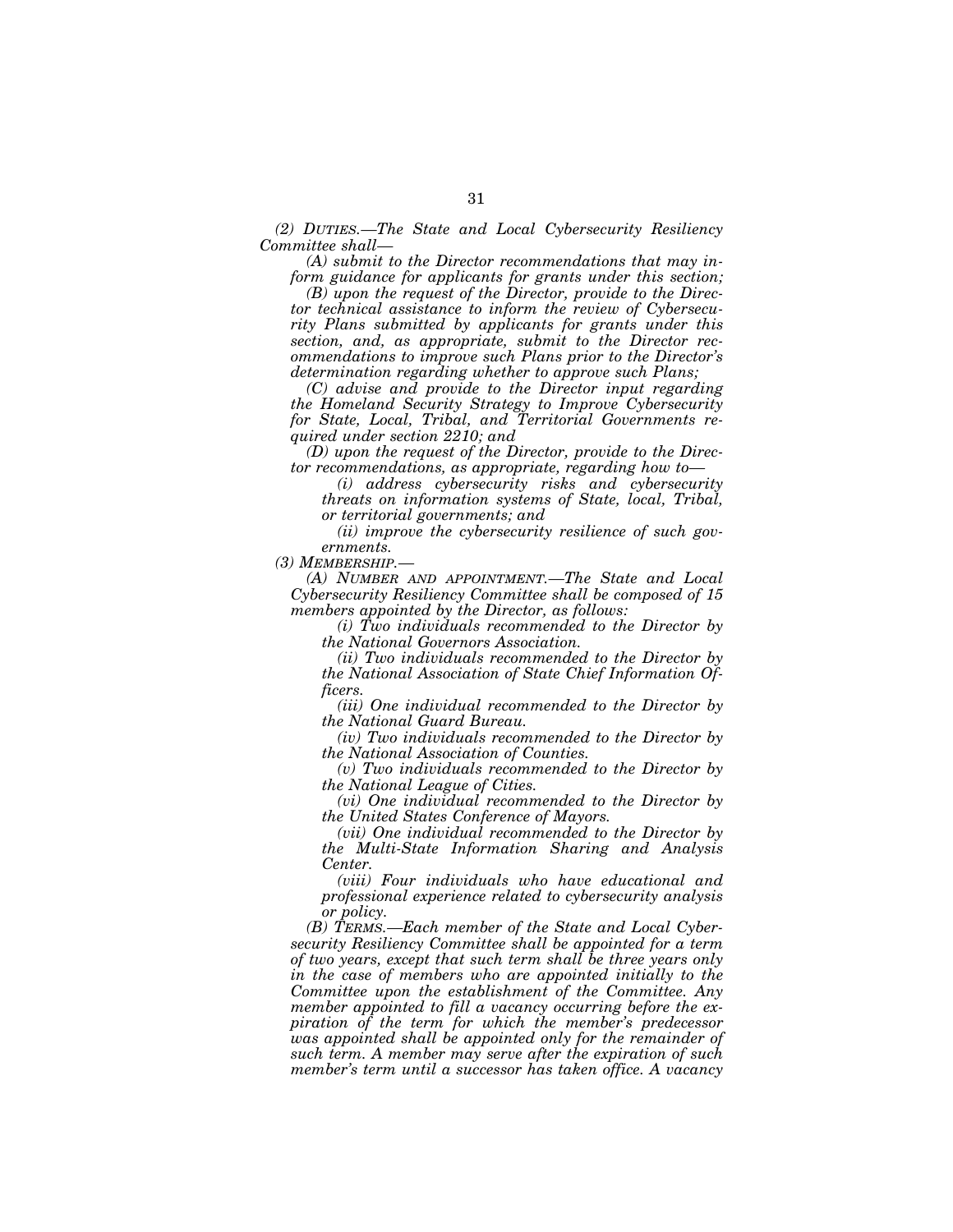*in the Commission shall be filled in the manner in which the original appointment was made.* 

*(C) PAY.—Members of the State and Local Cybersecurity Resiliency Committee shall serve without pay.* 

*(4) CHAIRPERSON; VICE CHAIRPERSON.—The members of the State and Local Cybersecurity Resiliency Committee shall select a chairperson and vice chairperson from among Committee members.* 

*(5) FEDERAL ADVISORY COMMITTEE ACT.—The Federal Advisory Committee Act (5 U.S.C. App.) shall not apply to the State and Local Cybersecurity Resilience Committee.* 

*(n) REPORTS.—* 

*(1) ANNUAL REPORTS BY STATE GRANT RECIPIENTS.—A State that receives a grant under this section shall annually submit to the Secretary a report on the progress of the State in implementing the Cybersecurity Plan approved pursuant to subsection (g). If the State does not have a Cybersecurity Plan approved pursuant to subsection (g), the State shall submit to the Secretary a report describing how grant funds were obligated and expended to develop a Cybersecurity Plan or improve the cybersecurity of information systems owned or operated by State, local, Tribal, or territorial governments in such State. The Secretary, acting through the Director, shall make each such report publicly available, including by making each such report available on the internet website of the Agency, subject to any redactions the Director determines necessary to protect classified or other sensitive information.* 

*(2) ANNUAL REPORTS TO CONGRESS.—At least once each year, the Secretary, acting through the Director, shall submit to Congress a report on the use of grants awarded under this section and any progress made toward the following:* 

*(A) Achieving the objectives set forth in the Homeland Security Strategy to Improve the Cybersecurity of State, Local, Tribal, and Territorial Governments, upon the strategy's issuance under section 2210.* 

*(B) Developing, implementing, or revising Cybersecurity Plans.* 

*(C) Reducing cybersecurity risks and cybersecurity threats to information systems owned or operated by State, local, Tribal, and territorial governments as a result of the award of such grants.* 

*(o) AUTHORIZATION OF APPROPRIATIONS.—There are authorized to be appropriated for grants under this section—* 

*(1) for each of fiscal years 2021 through 2025, \$400,000,000; and* 

*(2) for each subsequent fiscal year, such sums as may be necessary.* 

*(p) DEFINITIONS.—In this section:* 

*(1) CRITICAL INFRASTRUCTURE.—The term ''critical infrastructure'' has the meaning given that term in section 2.* 

*(2) CYBER THREAT INDICATOR.—The term ''cyber threat indicator'' has the meaning given such term in section 102 of the Cybersecurity Act of 2015.* 

*(3) DIRECTOR.—The term ''Director'' means the Director of the Cybersecurity and Infrastructure Security Agency.*